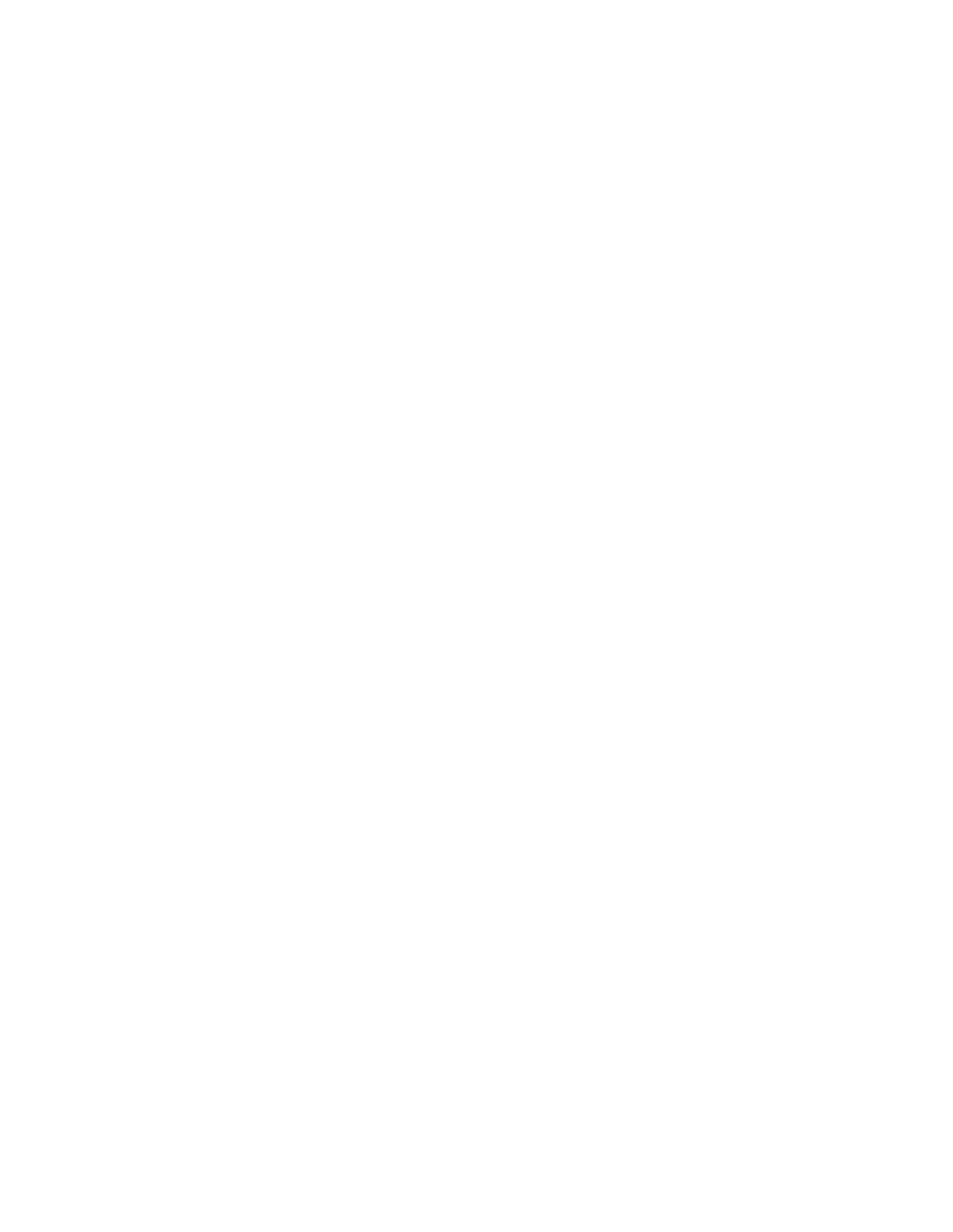# **TABLE OF CONTENTS**

## **Submission on** *Canadian Human Rights Act*  **Review**

| I.            |                                                                                                                             |  |
|---------------|-----------------------------------------------------------------------------------------------------------------------------|--|
| II.           | C. Ability of the Tribunal to Consider Legislation as Inoperative  4                                                        |  |
| Ш.            |                                                                                                                             |  |
| IV.           | A. Defences of Bona Fide Occupational Requirement and Bona Fide<br>Justification (and corresponding duty to accommodate)  9 |  |
| $V_{\bullet}$ |                                                                                                                             |  |
| VI.           | B. Complaints on Actions Outside the Country  12                                                                            |  |
| VII.          |                                                                                                                             |  |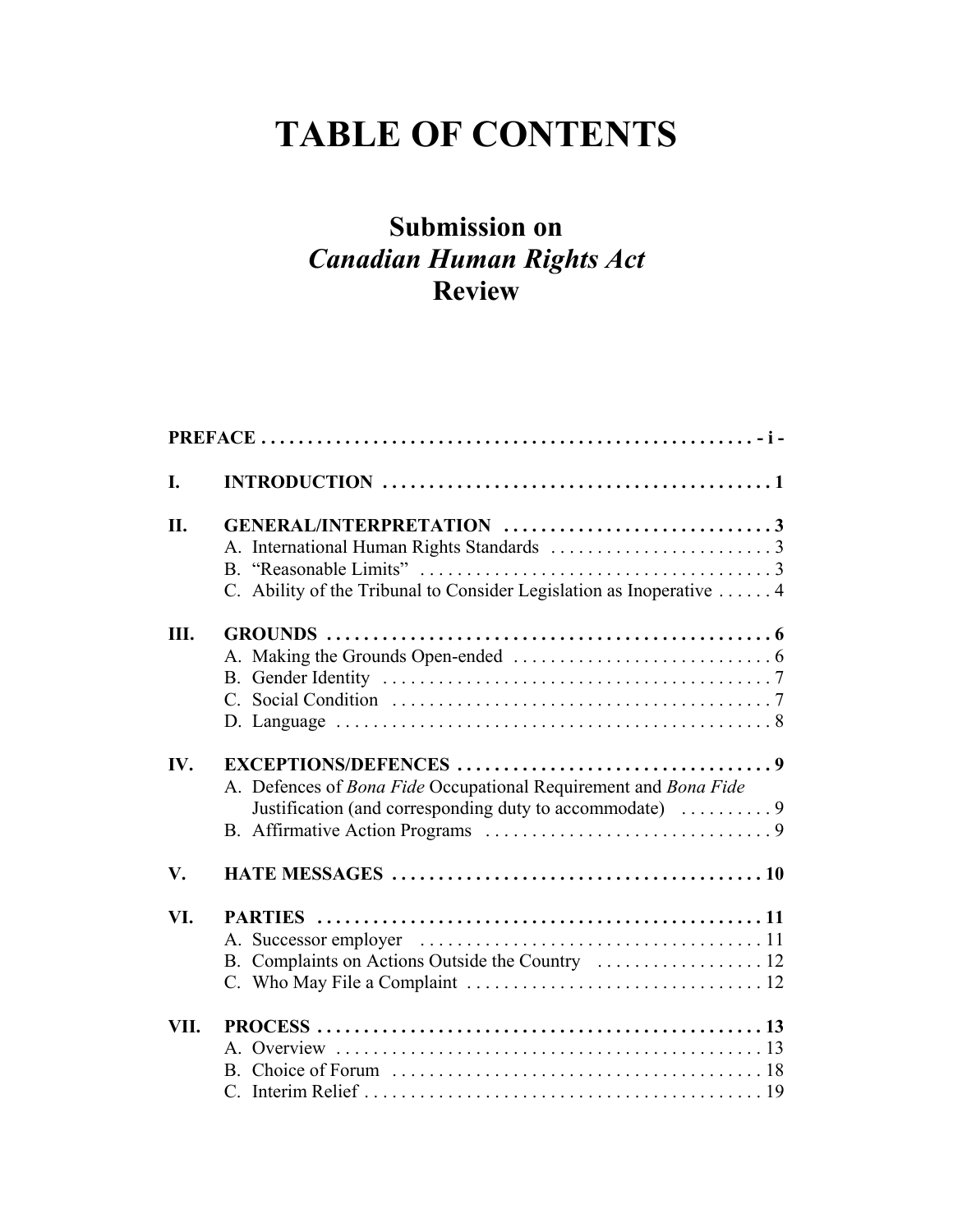| COMPOSITION OF TRIBUNAL 24 |  |
|----------------------------|--|
|                            |  |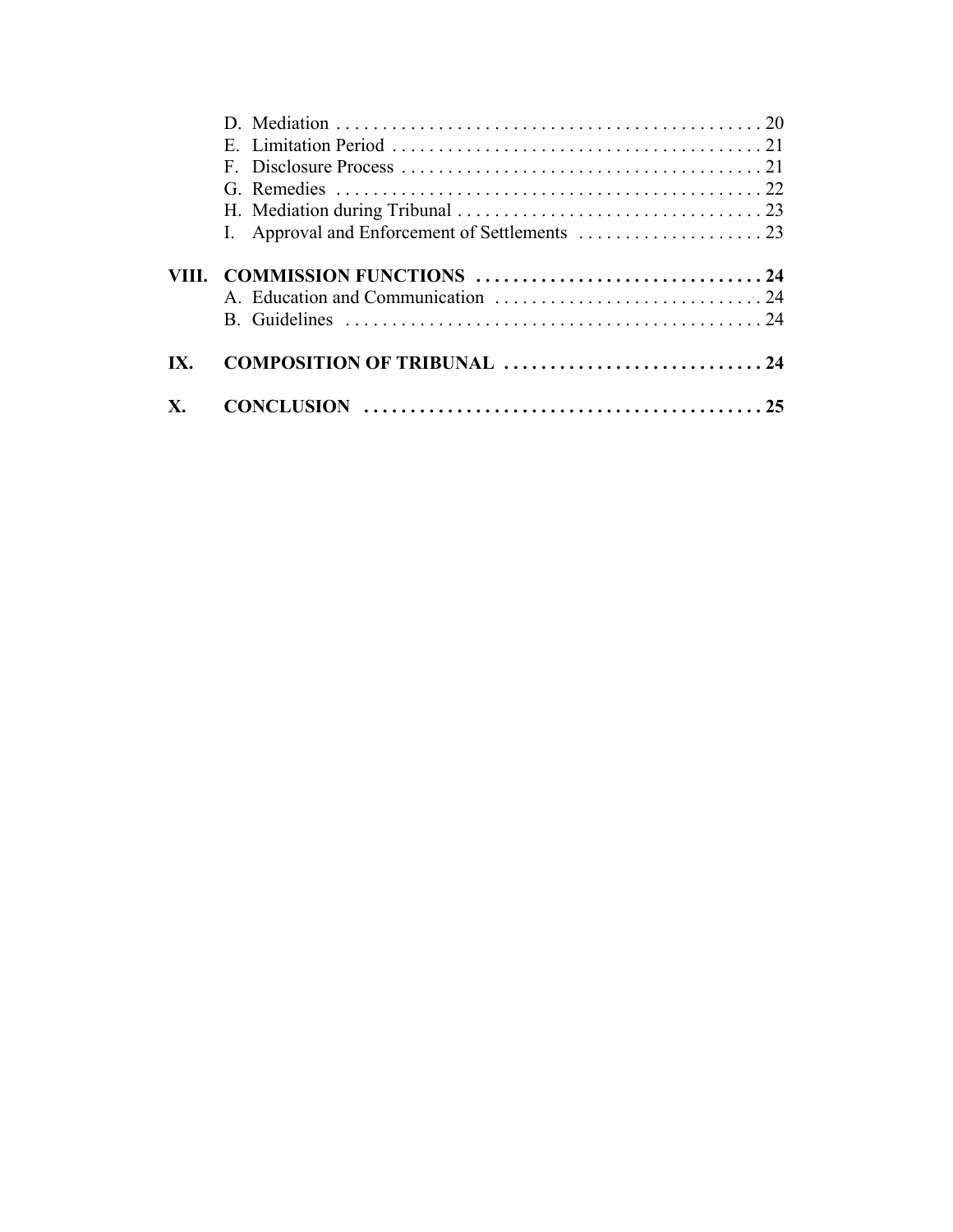#### **PREFACE**

The Canadian Bar Association is a national association representing over 36,000 jurists, including lawyers, notaries, law teachers and students across Canada. The Association's primary objectives include improvement in the law and in the administration of justice.

This submission was prepared by a working group of the Canadian Bar Association, with assistance from the Legislation and Law Reform Directorate at the National Office. The working group was comprised of members from the Administrative Law Section, the Constitutional and Human Rights Law Section, the Labour and Employment Law Section, the Citizenship and Immigration Law Section, the Standing Committee on Equality and the Sexual Orientation and Gender Identity Conference. It also received input from the Alternative Dispute Resolution Section. The submission has been reviewed by the Legislation and Law Reform Committee and approved as a public statement of the Canadian Bar Association.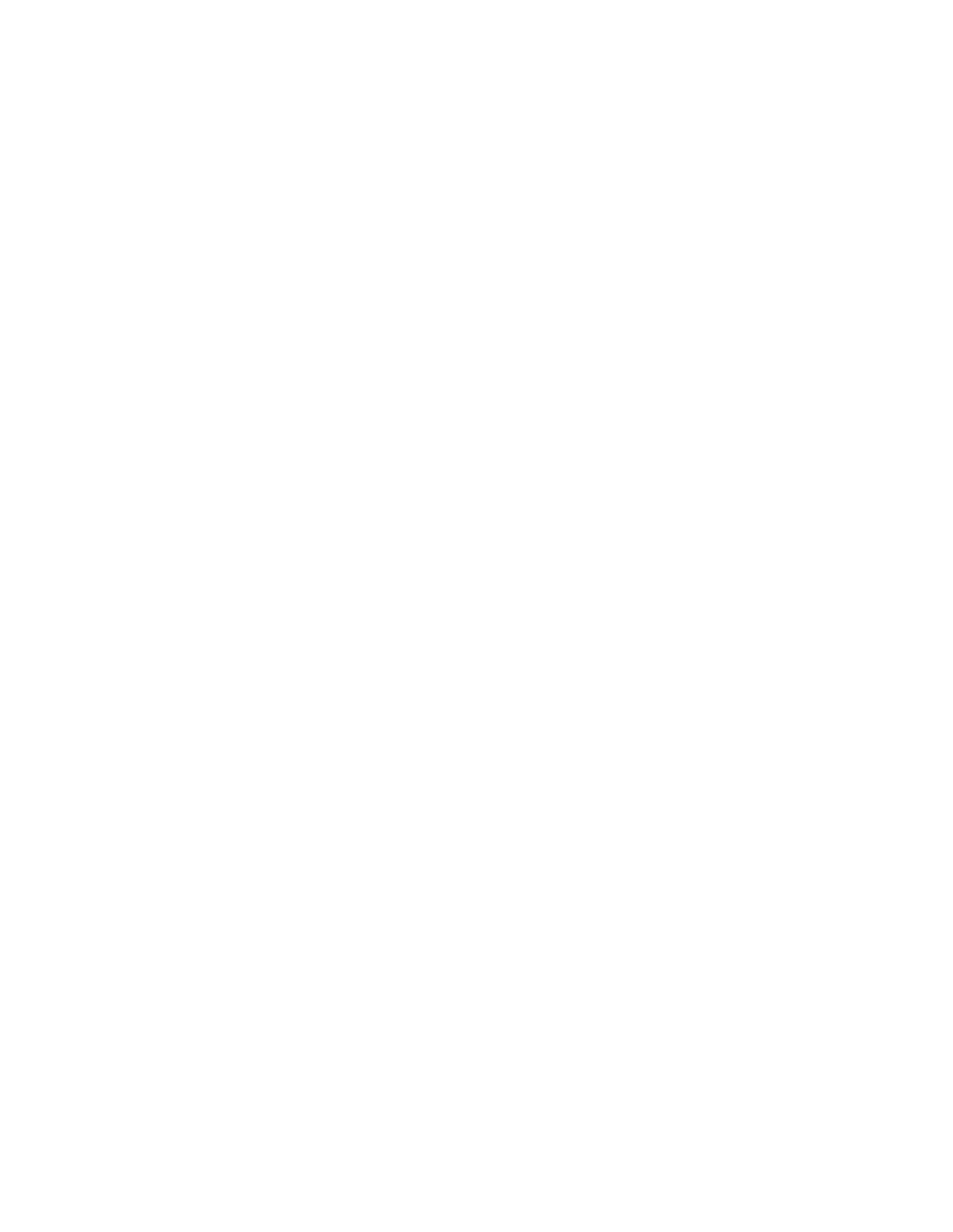## **Submission on** *Canadian Human Rights Act*  **Review**

## **I. INTRODUCTION**

The Canadian Bar Association (the CBA) welcomes this opportunity to provide comments to the review panel examining the *Canadian Human Rights Act* (the *Act*). The CBA is dedicated to the promotion of equality in the justice system, including the elimination of discrimination in law and in the administration of justice. It has sponsored wide-ranging reviews of sex discrimination in the legal profession<sup>1</sup> and race discrimination in the legal profession.<sup>2</sup> It has also taken formal positions on human rights issues at the federal, provincial and territorial levels and has engaged in law reform efforts based on those positions.

Members of the CBA represent both complainants and respondents in human rights proceedings. There is therefore necessarily a divergence of views on certain issues. In particular, the National Labour and Employment Law Section, whose members represent management, unions and individual employee clients, expressed reservations about a number of the proposals in this submission. This Section could not achieve a consensus on many of the issues. Their comments, reflected throughout, demonstrate a concern that the scope of the *Act* not be broadened until the Canadian Human Rights Commission and the Canadian Human Rights Tribunal can demonstrate their ability to cope with current case loads in a fair and expeditious

<sup>&</sup>lt;sup>1</sup> CBA: *Touchstones for Change: Equality, Diversity and Accountability, The Report on Gender Equality in the Legal Profession* (1993).

<sup>2</sup> CBA: *Racial Equality in the Canadian Legal Profession* (1999).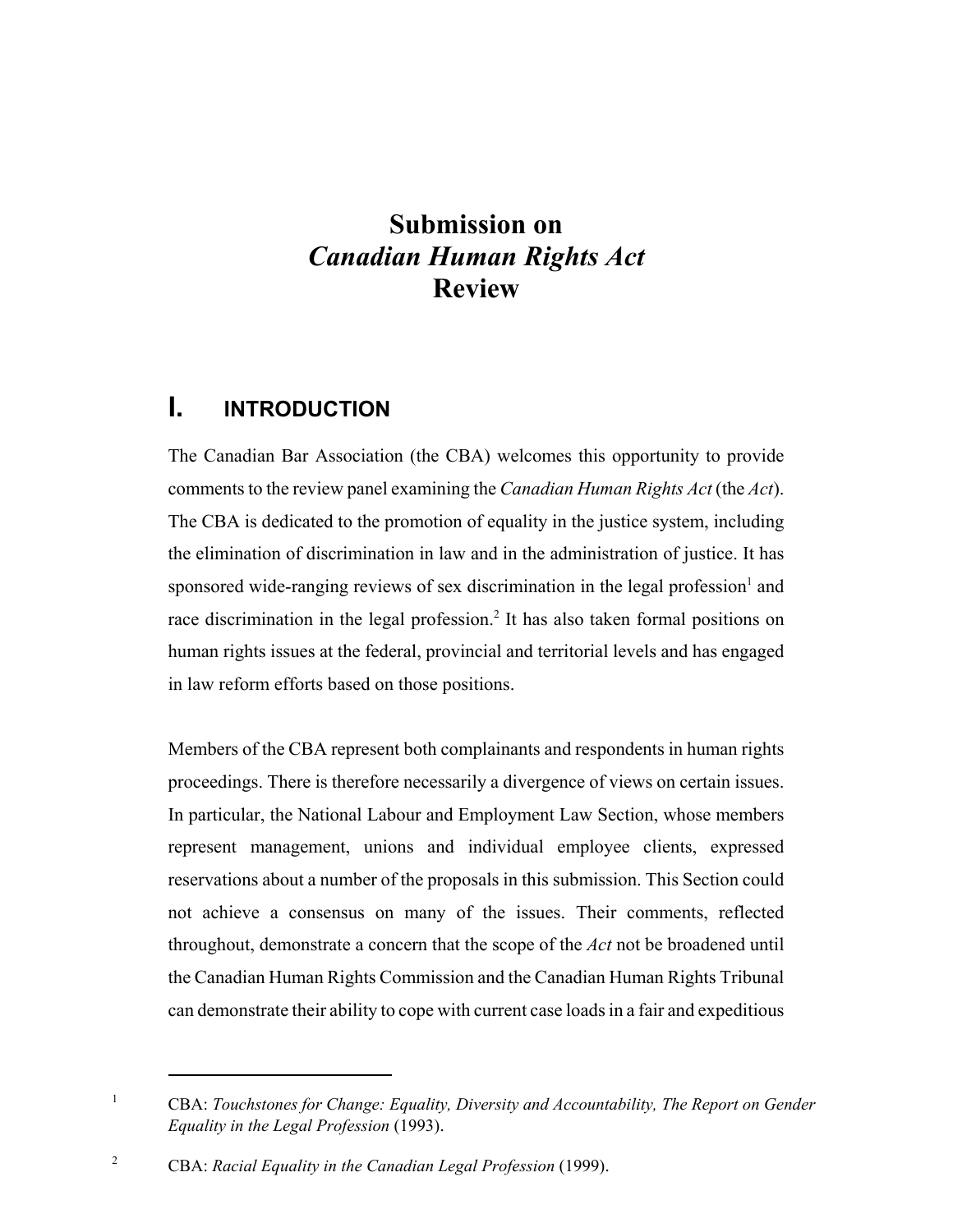fashion. These serious concerns deserve to be given consideration by the Panel in its deliberations.

A significant concern from all sides, however, is that the complaints process functions quite poorly. This appears to be at least in part because the Canadian Human Rights Commission (the Commission) has not been given the proper resources to perform its functions. This is particularly felt in the regions outside central Canada where lack of funding has reduced or eliminated the Commission's presence. We cannot emphasize enough that the Commission has to do a better job of serving regions outside central Canada. It would therefore be a mistake to expand the role or power of the Commission or the Canadian Human Rights Tribunal (the Tribunal) without significantly restructuring the complaints process and providing the funding necessary for the Commission to work properly. Suggestions for restructuring the process are set out below.

 The speed of the human rights process is a prime concern of all participants in the process – complainants, respondents and their representatives. All are frustrated by the length of time required by the Commission to deal with and dispose of their complaints. Speed also affects the credibility of the human rights process. Many lawyers advise their clients not to file human rights complaints because the process takes too long and is unwieldy. Similarly, many potential complainants often decide themselves not to file human rights complaints after finding out how long the process is. On the other side, once a complaint is filed, respondents (who are primarily employers) can face inordinate demand on their resources over a protracted period to answer the complaint.

 The ultimate goal of a human rights statute is to ensure that discrimination is systemic. The strategies to accomplish the goal of human rights legislation are prevented and, where it exists, eliminated. However, discrimination takes many forms: intentional or unintentional; direct or adverse effect; individual, group or therefore necessarily multi-faceted. Systemic discrimination requires a systemic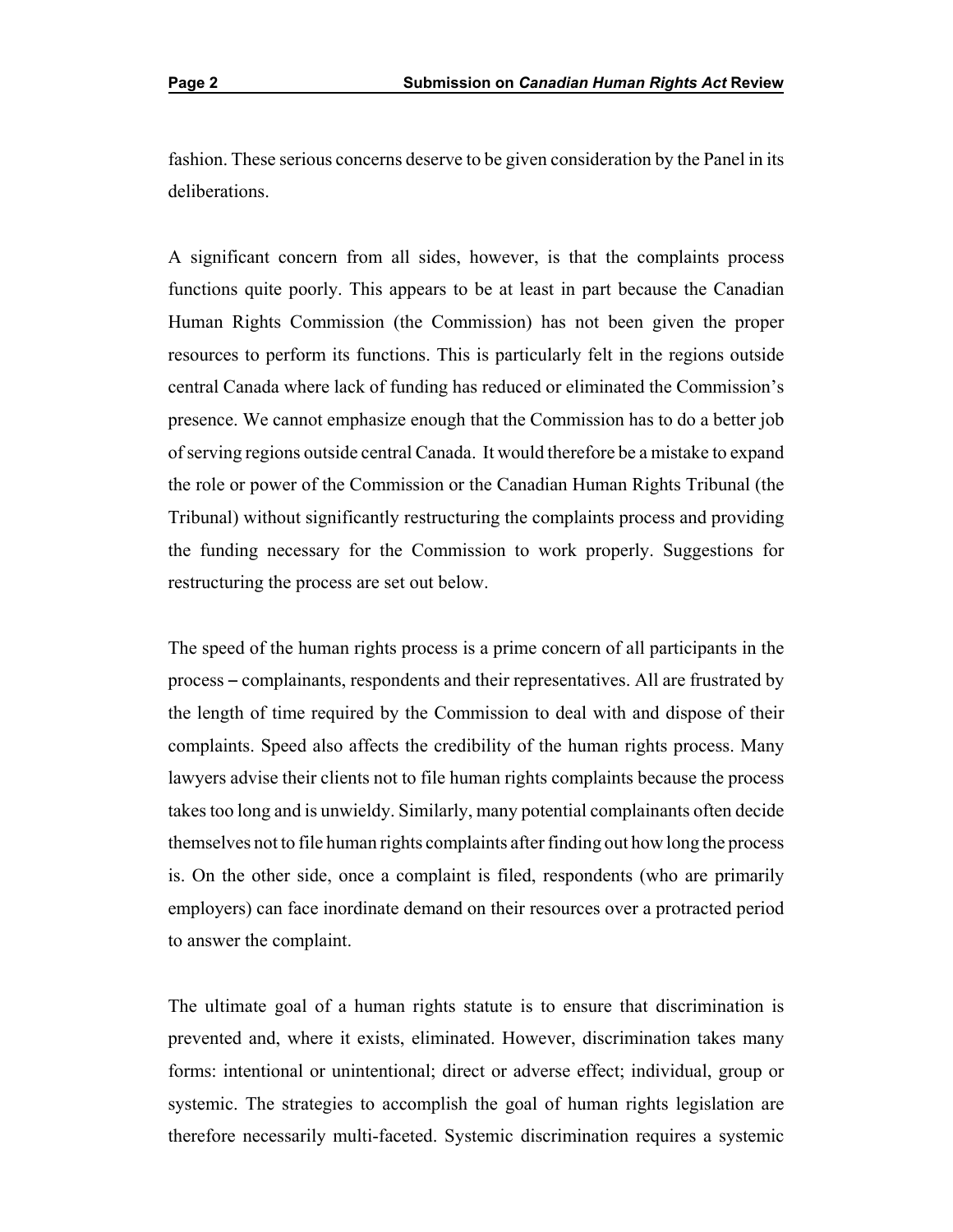approach to investigation and requires systemic remedies.3 However, the *Act* should not take a systemic approach at the expense of individual cases. Similarly, education and communication are important functions in preventing discrimination before it happens and should not be discounted in the overall scheme.

## **II. GENERAL/INTERPRETATION**

## **A. International Human Rights Standards**

There are many international human rights instruments to which Canada is a party, including the *International Covenant on Civil and Political Rights,* the *International Covenant on Economic, Social and Cultural Rights,* the *Convention on the Elimination of All Forms of Discrimination Against Women,* the *Convention on the Rights of the Child* and the *International Convention on the Elimination of All Forms of Racial Discrimination*. The language of the *Act* should as much as possible reflect these international standards. We would therefore recommend that the preamble of the *Act* be amended to include a reference to Canada's international human rights obligations. This would facilitate an interpretation of the *Act* which would be consistent with these obligations. Further, there should be a periodic review of the *Act* to determine whether it is consistent with these instruments. Amendments should be made wherever appropriate.

#### **B. "Reasonable Limits"**

3

There should be no "reasonable limits" clause in the *Act*. The current general defences in the *Act* – the *bona fide* occupational requirement and the *bona fide* justification – already strike the appropriate balance between the individual's human rights and the legitimate interests of respondents. The tests under those defences

The National Labour and Employment Law Section does not concur with this statement, believing that systemic investigations and remedies can be too broad and intrusive.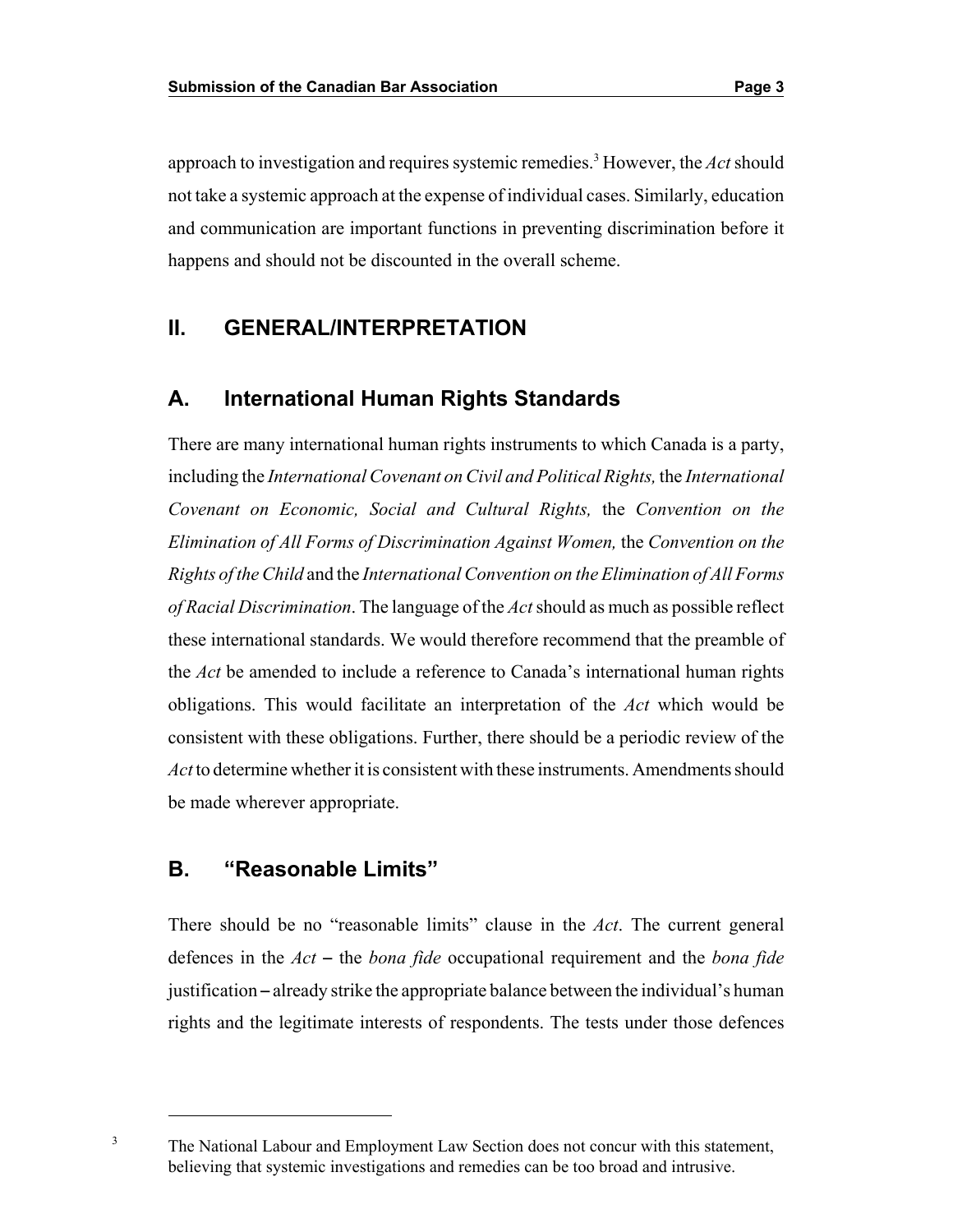already include a consideration of reasonable necessity.<sup>4</sup> Adding a "reasonable limits" clause would therefore be duplicative and would unnecessarily limit fundamental human rights.<sup>5</sup>

## **C. Abilityof the Tribunal to Consider Legislation as Inoperative**

In human rights proceedings, government respondents sometimes attempt to justify discrimination on the basis that it is authorized by statutes or regulations. Consistent with the Supreme Court of Canada's jurisprudence on the *quasi*-constitutional status of human rights legislation,<sup>6</sup> legislation should not take precedence over the *Act* unless it is clearly stated to do so. Given this case law, the Tribunal should be able to determine that the  $Act$  takes precedence over other legislation  $-$  in effect treating the other statute as inoperative. This authority should be spelled out in the *Act*.

A more difficult question is whether the human rights tribunal should have the authority to treat legislation as of no force and effect if it is contrary to the *Canadian Charter of Rights and Freedoms*. Allowing the Tribunal to have this power could significantly expand the scope of the *Act*, particularly when the *Charter* challenge is to a limiting provision of the *Act* itself. This raises the resource concerns noted above. Should the work of the Commission and Tribunal be increased when they can barely cope with the work they have now? Also, the possibility of *Charter* challenges is a concern to respondents because it creates uncertainty as to the nature and scope of their obligations under the *Act*.

On the other hand, if the Tribunal has the power to determine that the *Act* takes precedence over other legislation, it seems odd that it would not have a similar power under the *Charter*. There is also a certain anomaly in the fact that the Tribunal –

<sup>4</sup> *British Columbia (Public Service Employee Relations Commission) v. B.C.G.S.E.U.*, Court File No. 26274, September 9, 1999 (S.C.C.).

<sup>&</sup>lt;sup>5</sup> At its Annual Conference in 1996, the CBA Council passed Resolution 96-04-A, rejecting the use of a "reasonable limits" clause.

<sup>6</sup> E.g. *Craton v. Winnipeg School Division*, [1985] 2 S.C.R. 150.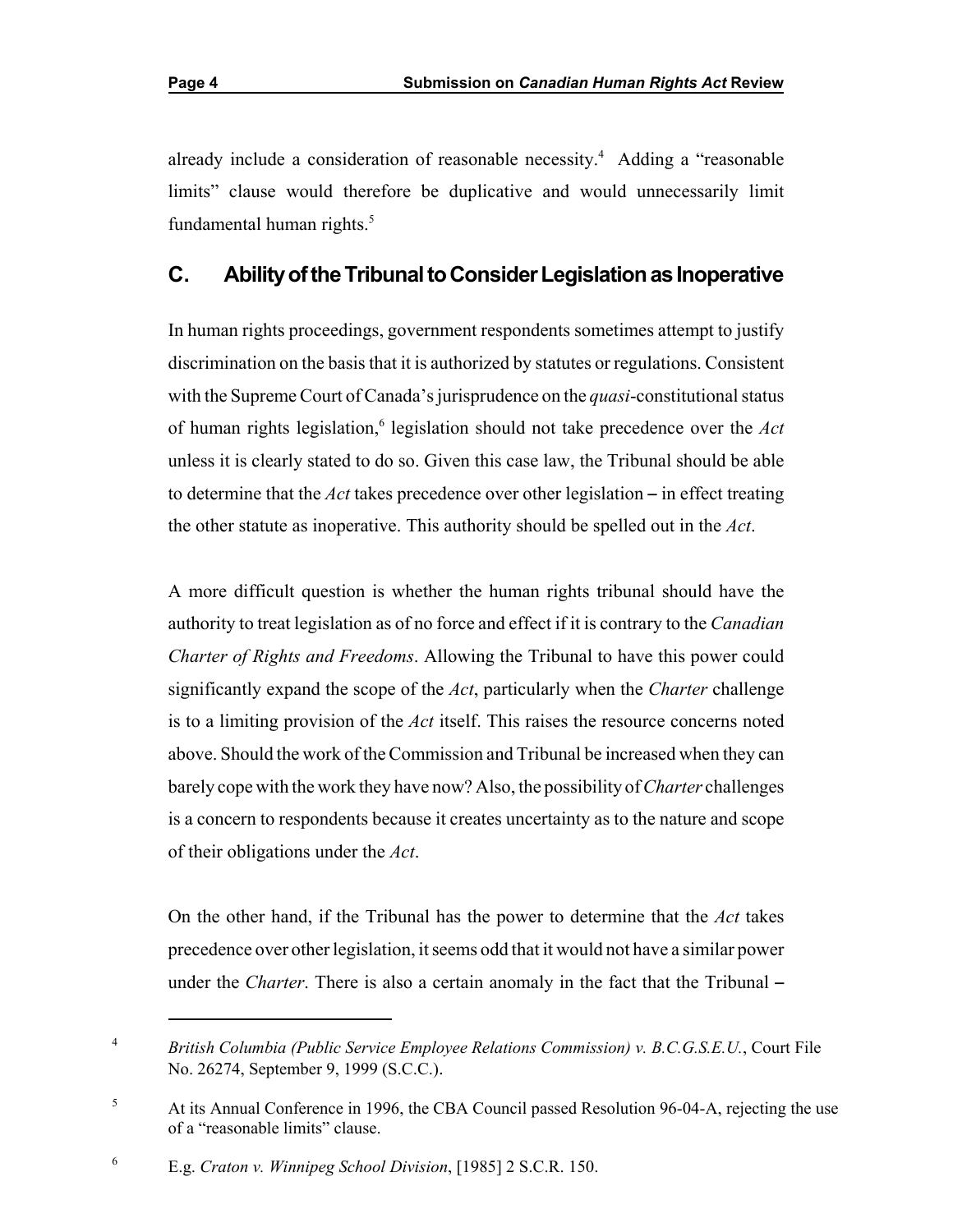unlike labour relations boards and the Immigration and Refugee Board  $-$  is specifically charged with the examination of human rights issues, yet the courts have determined that these other boards have *Charter* powers but the Tribunal does not. From the complainants' viewpoint, they should not be required to bring time consuming and expensive court actions to challenge or determine the validity of legislation prior to pursuing a complaint.

We believe that the Tribunal should have the power to interpret and apply the *Charter*, including the power to treat legislation as of no force and effect.

There is no consensus within the National Labour and Employment Law Section for this proposal. Some members support the Supreme Court of Canada's view that the expertise of a human rights tribunal relates to fact-finding and adjudication in a human rights context. It does not extend to general questions of law, such as *Charter*  determinations, which are ultimately matters within the province of the judiciary.<sup>7</sup> Further, the Court has found that, in this context, the Tribunal is ill-equipped to deal with *Charter* matters and that there is no real efficiency or cost saving in allowing them to do so. This is especially true given the virtually inevitable judicial review application that will follow a Tribunal's declaration of invalidity.<sup>8</sup>

<sup>7</sup> *Mossop v. Canada*, [1993] 1 S.C.R. 554.

<sup>8</sup> *Cooper v. Canada*, [1996] 3 S.C.R. 854.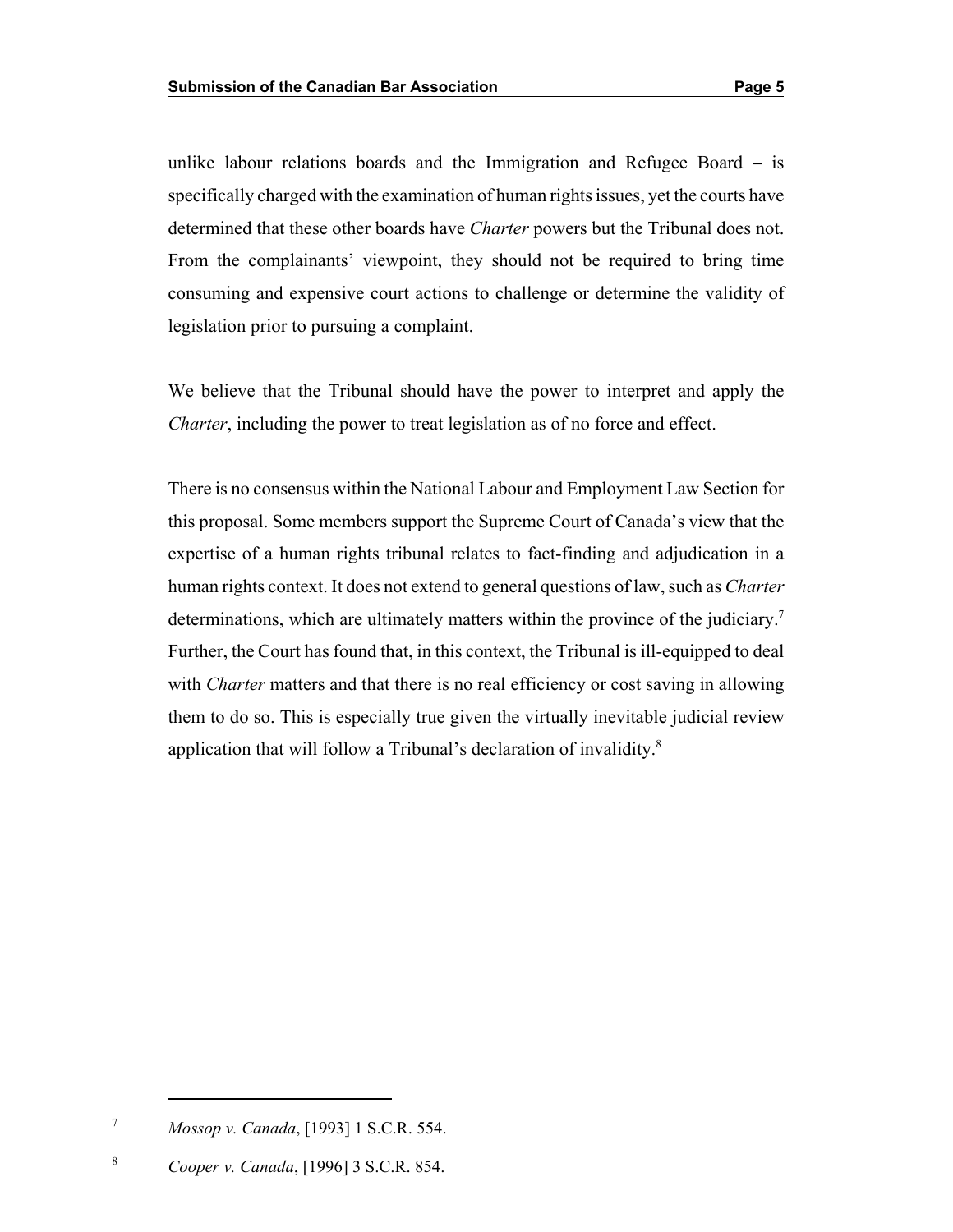## **III. GROUNDS**<sup>9</sup>

## **A. Making the Grounds Open-ended**

The suggestion has been made that the grounds should be open-ended, presumably by adopting an "analogous grounds" approach similar to section 15 of the *Charter*. This would make the *Act* more consistent with section 15. Making the grounds consistent with section 15 would prevent expensive litigation to add missing grounds to the *Act.*<sup>10</sup> It would allow the *Act* to evolve as society's understanding of discrimination and of vulnerable and disadvantaged groups evolves.

 or a member of the armed forces? From a respondent's perspective, this is a concern On the other hand, expanding the grounds raises the same concerns noted above in terms of increasing the workload of the Commission and Tribunal, which are already significantly under-resourced. Arguably, there would be an increase in the number of claims, as complainants try to push the envelope. For example, does "analogous ground" include the status of being a public service employee, a part-time employee because it increases uncertainty as to the nature and extent of its obligations.

We believe that the *Act* should have open-ended grounds. If this is done, then it should be made clear that the other grounds must be "analogous" to the list of grounds already contained therein. We believe that this proposal addresses much of the concern about uncertainty noted above.

<sup>&</sup>lt;sup>9</sup> With the exception of the addition of gender identity, the National Labour and Employment Law Section does not agree that the grounds should be expanded or that they should be open-ended. The Section believes that it is not the time to expand the powers of the Commission. The Commission must first be able to cope with its current case load before adding more work.

<sup>10</sup> As occurred, e.g., in *Vriend v. Alberta*, [1998] 1 S.C.R. 493.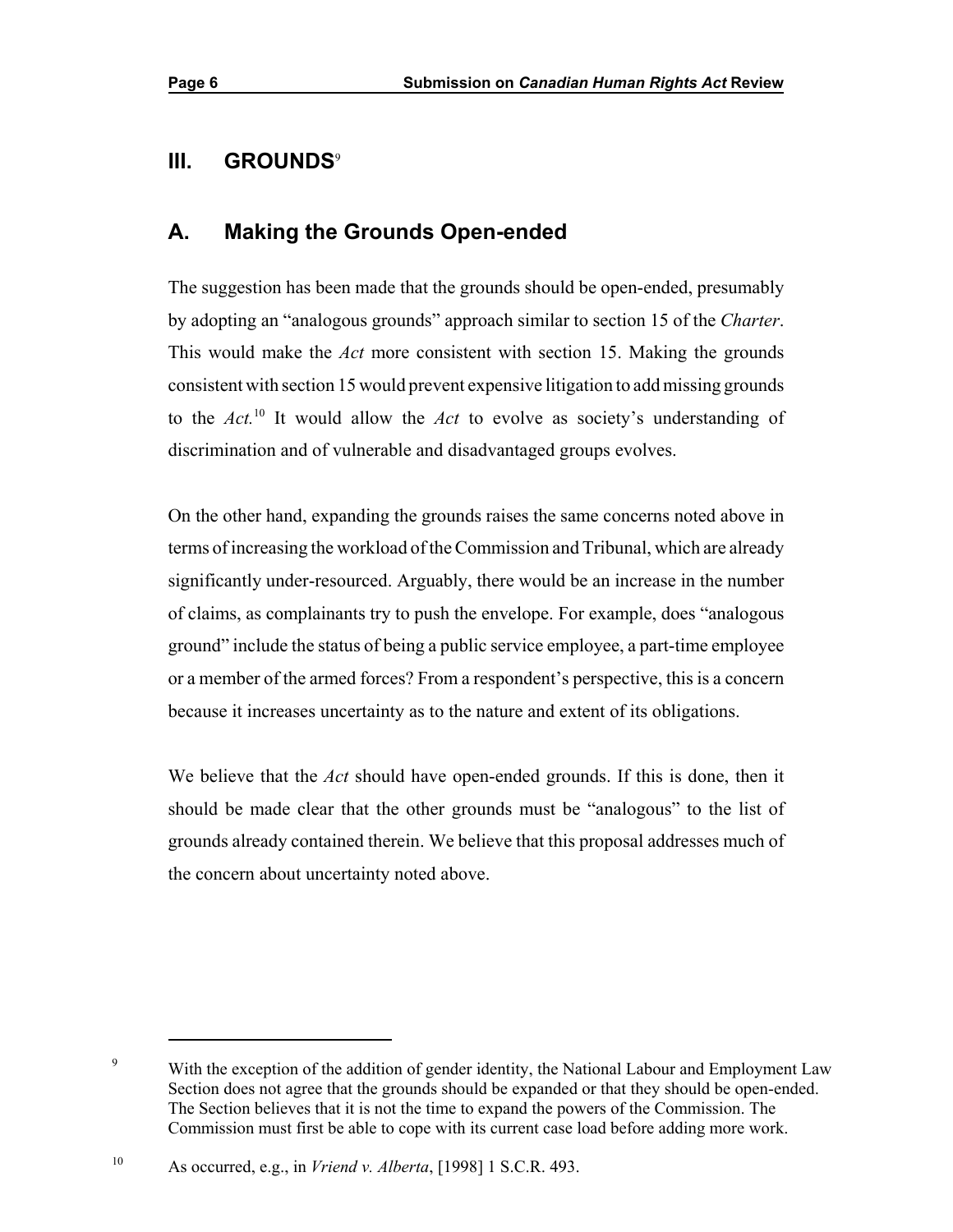### **B. Gender Identity**

Gender identity should be added as a grounds of discrimination. While everyone has a gender identity, there are those (often referred to as "transgenders") whose gender identity, whether male or female, doesn't fit their physical body. Transgenders face significant discrimination and ostracism in our society, and the *Act* should be amended to ensure protection for them.

Some of the case law suggests that gender identity is included under either "sex" or "sexual orientation".<sup>11</sup> However, it is arguable that there is a significant distinction between sexual orientation (which determines who you are attracted to) and gender identity (which determines how you see yourself). Also, a Tribunal could interpret the ground "sex" to include only a person's physical body as opposed to that person's self identity. We are therefore hesitant to leave the question to be determined by a Tribunal and recommend that the ground be specifically included in the *Act*.

#### **C. Social Condition**

 some of which are identified in the *International Convention on Economic, Social*  person's ability to exercise other civil rights is compromised. The CBA shares the concerns of some groups that there should be a way of redressing discrimination against people in poverty. This discrimination has serious affects on individuals and families who are the most vulnerable and disadvantaged members of society. People in poverty should have access to basic social resources, *and Cultural Rights*, to which Canada is a signatory. Indeed, it is arguable that when a person does not have access to basic social needs – food, clothing, shelter – that

See, e.g. *Commission des droits de la personne et des droits de la jeunesse v. Maison des Jeunes*, File No. 500-53-000078-970, July 2, 1998 (Que. Trib.).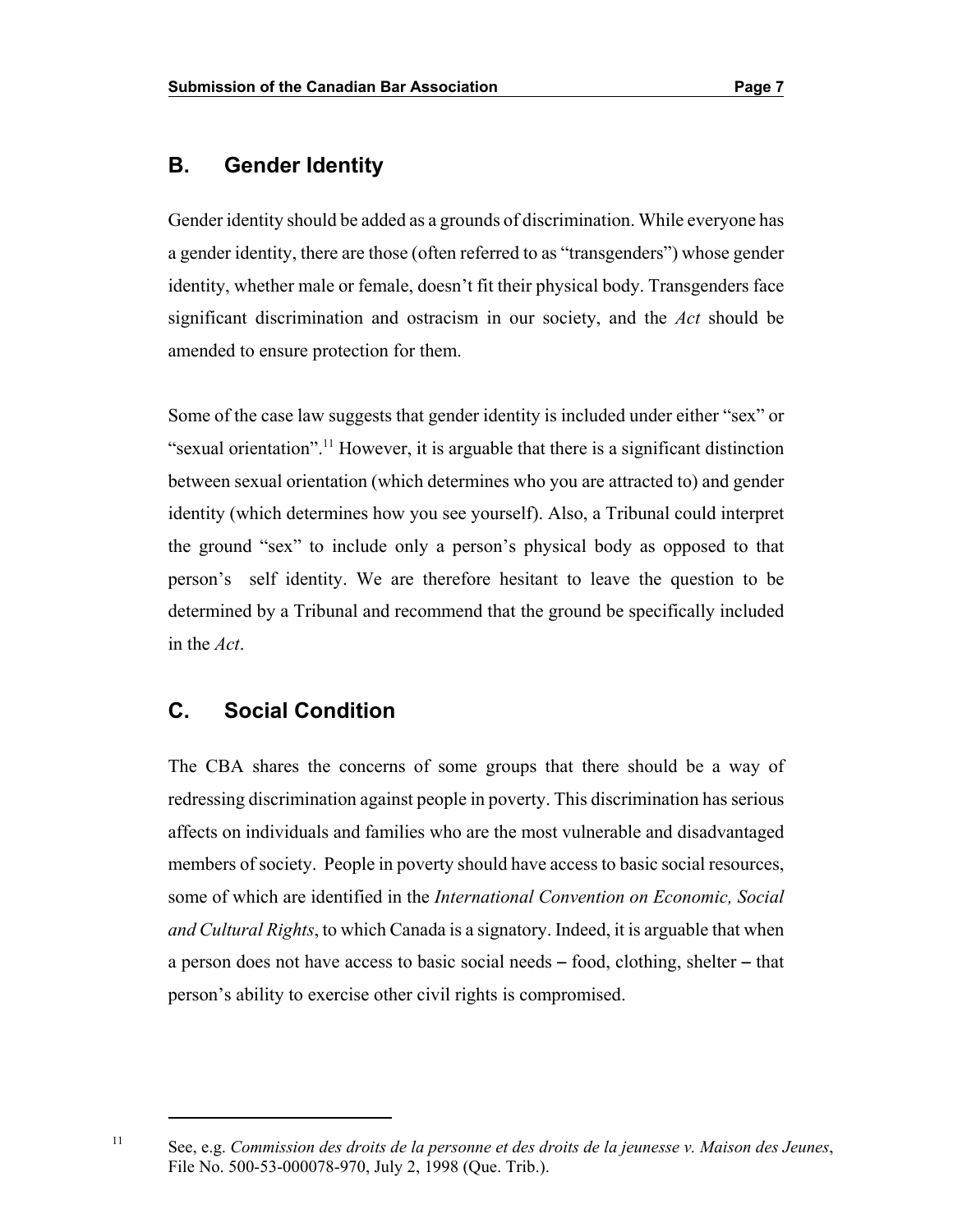While discrimination against poor people usually involves matters such as refusal of rental accommodation, which are normally outside of the jurisdiction of the federal Commission, inclusion of social condition in the federal *Act* would send an important national message that such discrimination is unacceptable. It could also bring tangible benefits to those in poverty in terms of financial services, federal housing and mortgage policies or federal government social benefits.

Commonly, the grounds associated with this type of discrimination is identified as "social condition", which is the term used in the Quebec *Charter of Human Rights and Freedoms*. In that province, social condition has been interpreted to include those who occupy a specific place or position in society as a result of specific circumstances such as income, occupation and education. It includes socially underprivileged people such as welfare recipients and the homeless. Other provinces prohibit discrimination on the basis of "source of income" (Alberta, Manitoba and Nova Scotia), "receipt of public assistance" (Ontario and Saskatchewan) and "social origin" (Newfoundland). Our concern about the term "social condition" is that standing alone, it may be too vague. To avoid confusion, we would prefer that the definition of "social condition" include examples of what is covered by that phrase.

#### **D. Language Social**

Language should be added as a prohibited ground of discrimination. This would be consistent with Canada's heritage of protecting linguistic minorities. A person's language forms a significant part of his or her self-identity. Discrimination against a person on the basis of the language they speak can be as arbitrary and invidious as other types of discrimination. "Language" would include not just the two official languages but other languages as well. Quebec and other provinces also protect against language discrimination. In Quebec in 1998, "language" cases represented approximately 1.6 per cent of the total complaints.

The protection against language discrimination should be made subject to the *Official Languages Act*. This would ensure that the federal government's policy of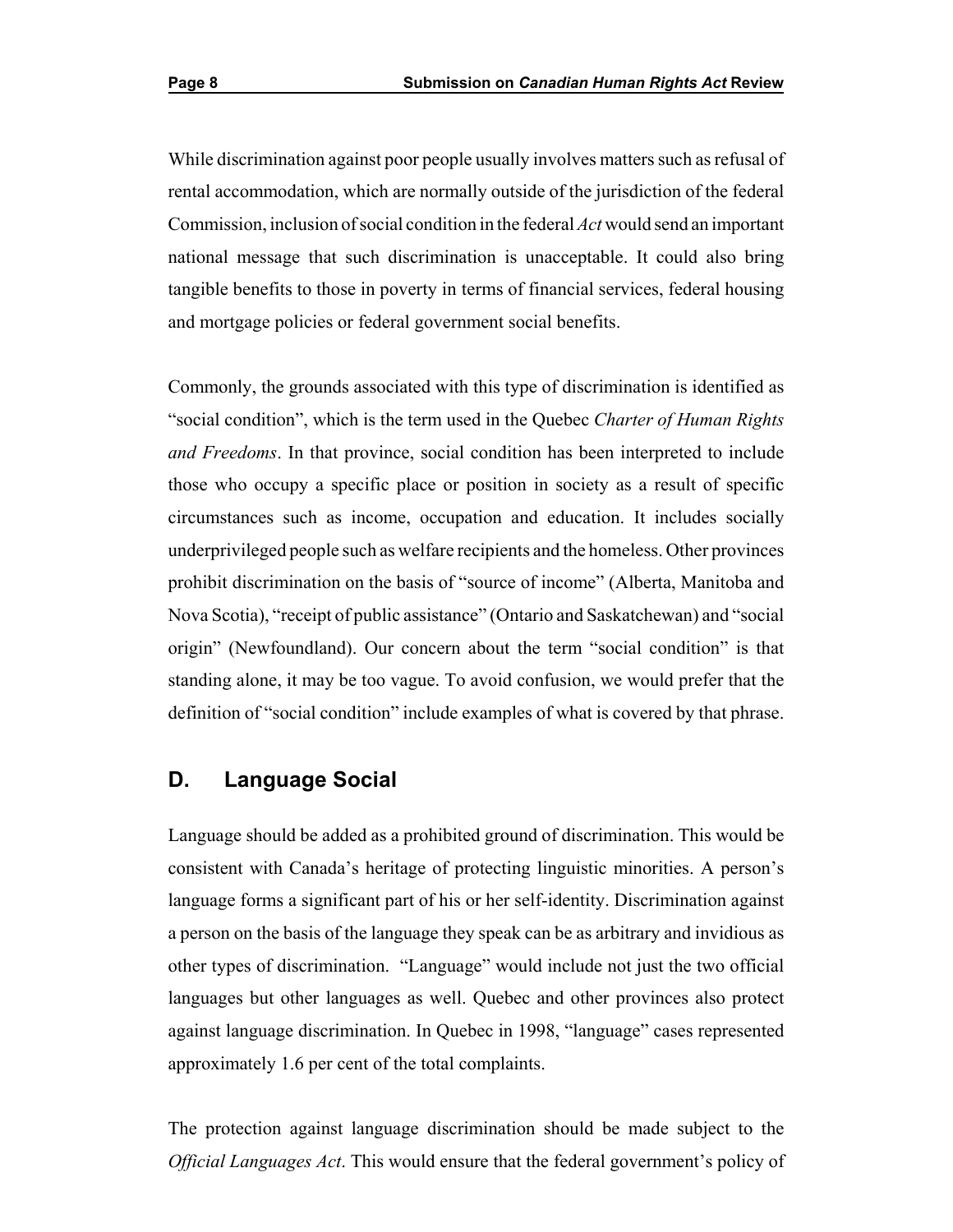promoting the use of both official languages in its institutions would not be subject to complaints. We believe similar policies of federally regulated employers would be adequately protected by the "affirmative action" exception in the *Act*.

#### **IV. EXCEPTIONS/DEFENCES**

## **A. Defences of** *Bona Fide* **Occupational Requirement and** *Bona Fide* **Justification (and corresponding duty to accommodate)**

 These defences should not be changed. They have been established and refined through a huge body of case law from courts, tribunals and labour arbitrators. They are therefore well understood by practitioners, and significantly altering them would cause a good deal of confusion in the human rights community. In addition, the defences have generally been interpreted in a manner which appropriately balances the rights of complainants and the legitimate interests of respondents. The defences are appropriately general to include a wide variety of circumstances.

At the moment the onus is properly on the respondent to establish the *bona fide*  occupational requirement or justification and that it has properly discharged the duty to accommodate. The respondent is usually in the best position to understand the nature of the workplace, the options available and the reasons for its decision. We understand that the suggestion has been made to make the duty to accommodate a positive duty on employers by incorporating it into the prohibitions. Our concern is that this may shift the burden of proof in human rights cases from the respondent to the complainant or Commission.

#### **B. Affirmative Action Programs**

The primary purpose of the *Act* is to protect vulnerable and disadvantaged groups. The creation of affirmative action programs furthers rather than hinders this purpose. It would be inconsistent with the promotion of substantive equality for disadvantaged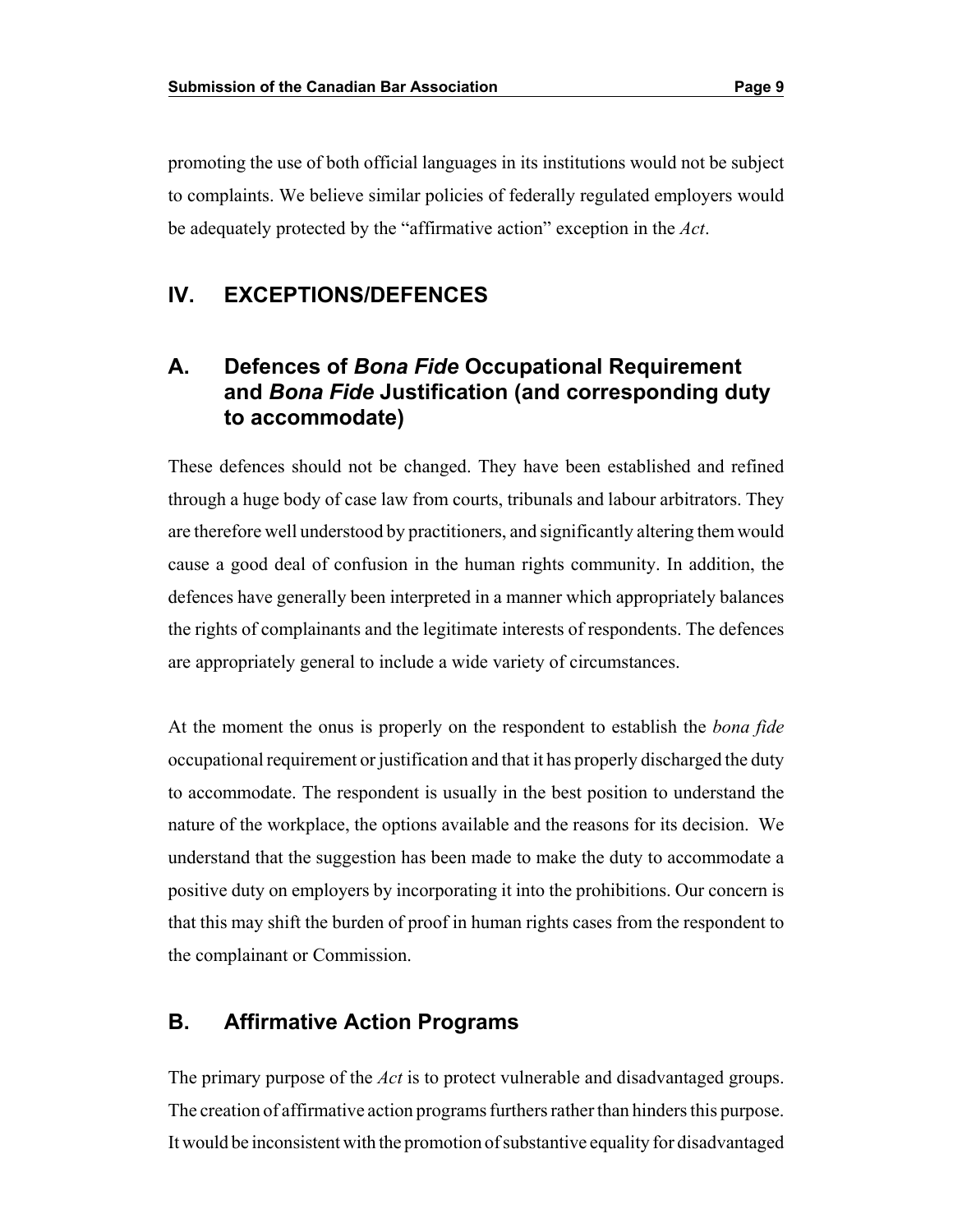groups to allow such programs to be subject to human rights complaints. Respondents should be encouraged to promote substantive equality in their institutions. This exemption should remain in the *Act*.

There is a danger that the "affirmative action" exception can be misused. We would therefore suggest that this exception be circumscribed in a manner similar to Manitoba's *Human Rights Code*,<sup>12</sup> as follows: the program must be based on one of the protected grounds; its object must be to ameliorate disadvantage and it must be reasonably designed to meet that object.

## **V. HATE MESSAGES**

The promotion of hatred against identifiable groups continues to be a problem in Canada. There are a variety of means to distribute hate speech, many of which fall within federal jurisdiction – telephone, radio and television, internet, mail and crossborder importation.

Unfortunately, however, jurisdiction to remedy the distribution of hate propaganda is similarly varied. Telephone distribution is currently covered by the *Act*. There is currently a debate as to whether hate speech over the internet falls within this authority. Radio and television distribution is governed by the Canadian Radiotelevision and Telecommunications Commission under the *Canadian Radiotelevision and Telecommunications Act*. Mail distribution is governed by *ad hoc*  tribunals under the *Canada Post Act*. Importation is enforced by customs officers under the *Customs Act* and the appeal process contained therein. The extent of protection and effectiveness of the remedies also varies under each of these provisions.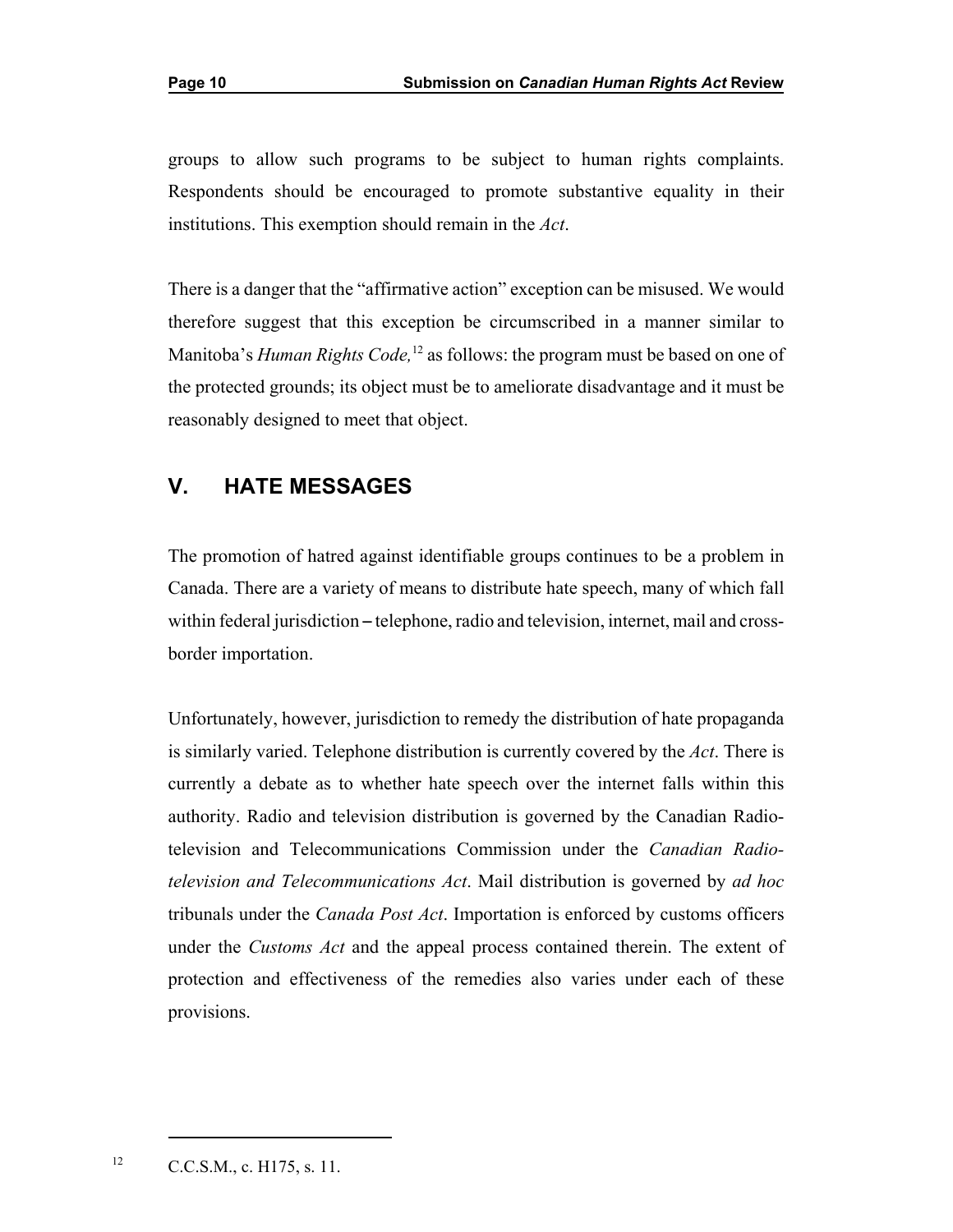matters and would ensure greater consistency in the application of the law and in remedies. Further, the *Act* should be clarified to specifically include hate speech Jurisdiction over civil remedies for hate speech should be consolidated under the *Act*. This would place enforcement in the hands of those familiar with human rights transmitted over the internet.

## **VI. PARTIES**

#### **A. Successor employer**

When an employer sells or transfers all or part of a business, employment standards and labour relations legislation often provide that the purchaser or transferee assumes the vendor's or transferor's employment-related obligations. The rationale for this is that the employee's day-to-day employment conditions often do not change as a result of such a sale or transfer. Employees in such circumstances do not experience the change in ownership as a break in employment and therefore do not usually suspect that the new employer's obligations to them may change. Successor provisions also provide a disincentive for employers to transfer businesses solely to avoid employment-related obligations. Finally, employment statutes tend to be remedial in purpose, so the presence of successor liability allows claimants to obtain a more enforceable remedy – whether that be in the nature of a cease and desist order, some other form of mandatory order binding the employer in the future, or damages. The latter can be of particular assistance where a predecessor is no longer solvent.

On the other hand, it may be difficult for a purchaser or transferee of a business to determine the potential extent of the predecessor's liability (to do its "due diligence"), particularly when no human rights complaint has been filed. Matters such as liability under an employment standards or labour relations statute are usually more discoverable and easier to quantify than discrimination. Indeed, a predecessor may be unaware that discrimination has occurred when it sells or transfers the business.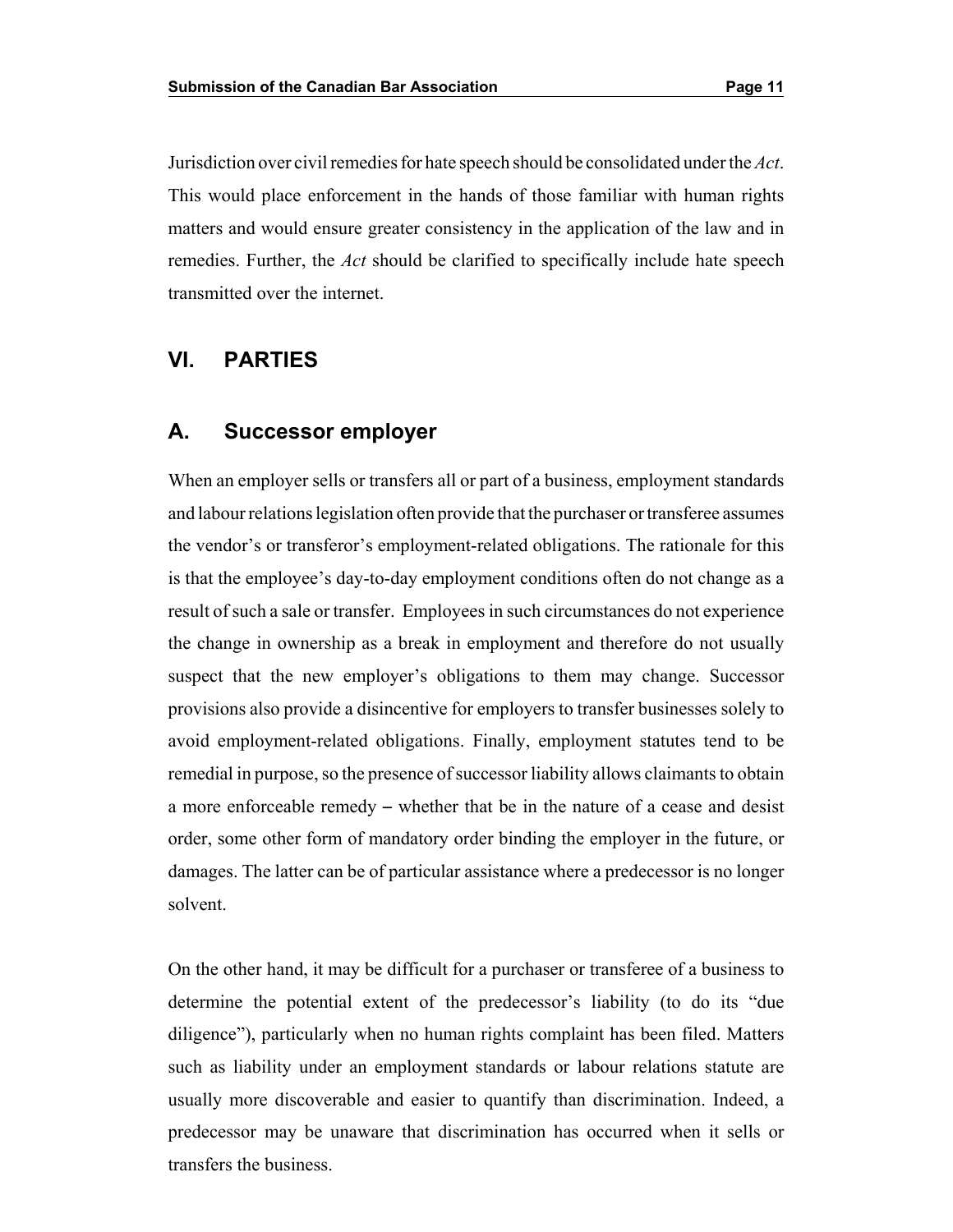Our group believes that for complaints of employment discrimination there should be such a provision. The National Labour and Employment Law Section does not support this proposal.

#### **B. Complaints on Actions Outside the Country**

By virtue of section 66, the *Act* binds the federal government but in fact it does not apply to all government action. In particular, it does not apply to government action against persons outside Canada who are not permanent residents or Canadian citizens. This would commonly occur at visa posts and consulates outside the country. At the moment, people outside Canada who face discrimination when applying to enter Canada cannot file complaints.

We believe that this limitation should be removed fromthe *Act*. In particular, persons wishing to come to Canada who are denied status for discriminatory reasons should be able to obtain relief under the *Act*. Canadian government officials or agents should all be held to the same standards with respect to fundamental human rights whether they are inside or outside the country and whether they are dealing with Canadian citizens, permanent residents or people with no status in Canada.

The issue is one of fairness, accountability and transparency of decision making by Canadian officials and agents abroad. Canada is and should be an ambassador for human rights. People around the world should know that Canadian authorities are required to deal with them fairly and without discrimination.

We believe the *Act* should clarify that the phrase "services customarily available to the public" in section 5 includes government services such as immigration. The argument has occasionally been made that immigration is not covered by this phrase. For the reasons given above, we believe all government services, including immigration matters, should be covered.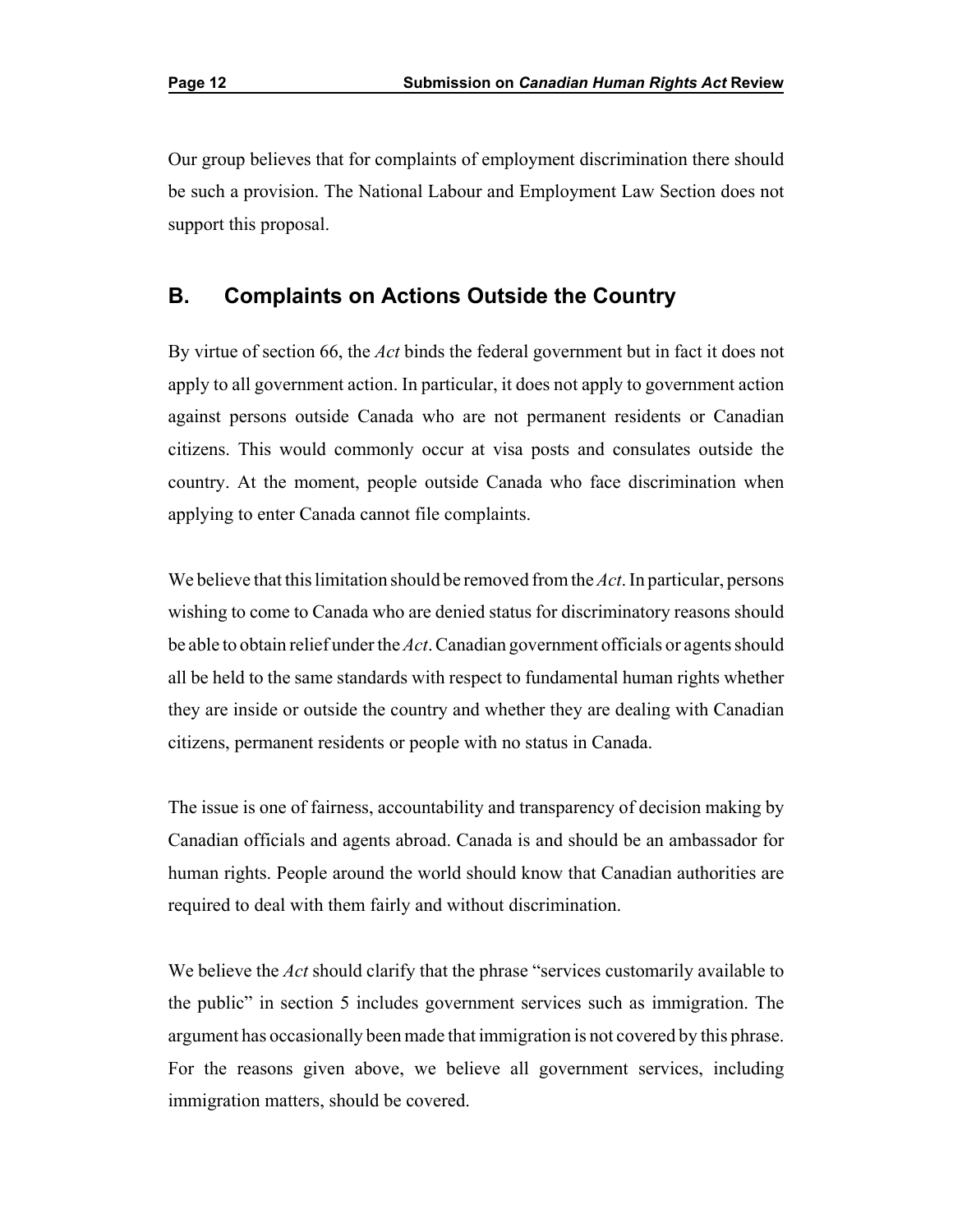## **C. Who May File a Complaint**

The prevention and eradication of discrimination is a very important public policy objective. It is consistent with this objective to grant a wide berth to people to file complaints of discrimination – whether they are the direct victims or whether they are aware of discrimination occurring elsewhere. Often, circumstances will inhibit or prevent the direct victims from coming forward. By allowing others to file complaints, society benefits from rooting out and dealing with instances of discrimination.

Having said this, there is a legitimate concern about the Commission pursuing complaints filed by busybodies. There should be a method of preventing these third parties from engaging a process involving the expenditure of public resources when they arguably do not have an interest in the outcome.

 involvement. To combat the problemof busybody litigation, we suggest that a person who is not a victim of the discrimination, however that is defined, not be entitled to In the system we propose, the Commission would make an assessment with respect to all complaints when they are first filed as to whether it is in the public interest for a complaint to go forward. If the Commission decided not to pursue the complaint, the complainant could pursue the complaint independent of Commission pursue a complaint independent of Commission involvement. Thus, third-party complaints would only be pursued if the Commission believed it was in the public interest to do so.

## **VII. PROCESS**

#### **A. Overview**

The following are the considerations involved in crafting the right process:

claimants should have the right to have their complaints heard by a quasijudicial or judicial adjudicator;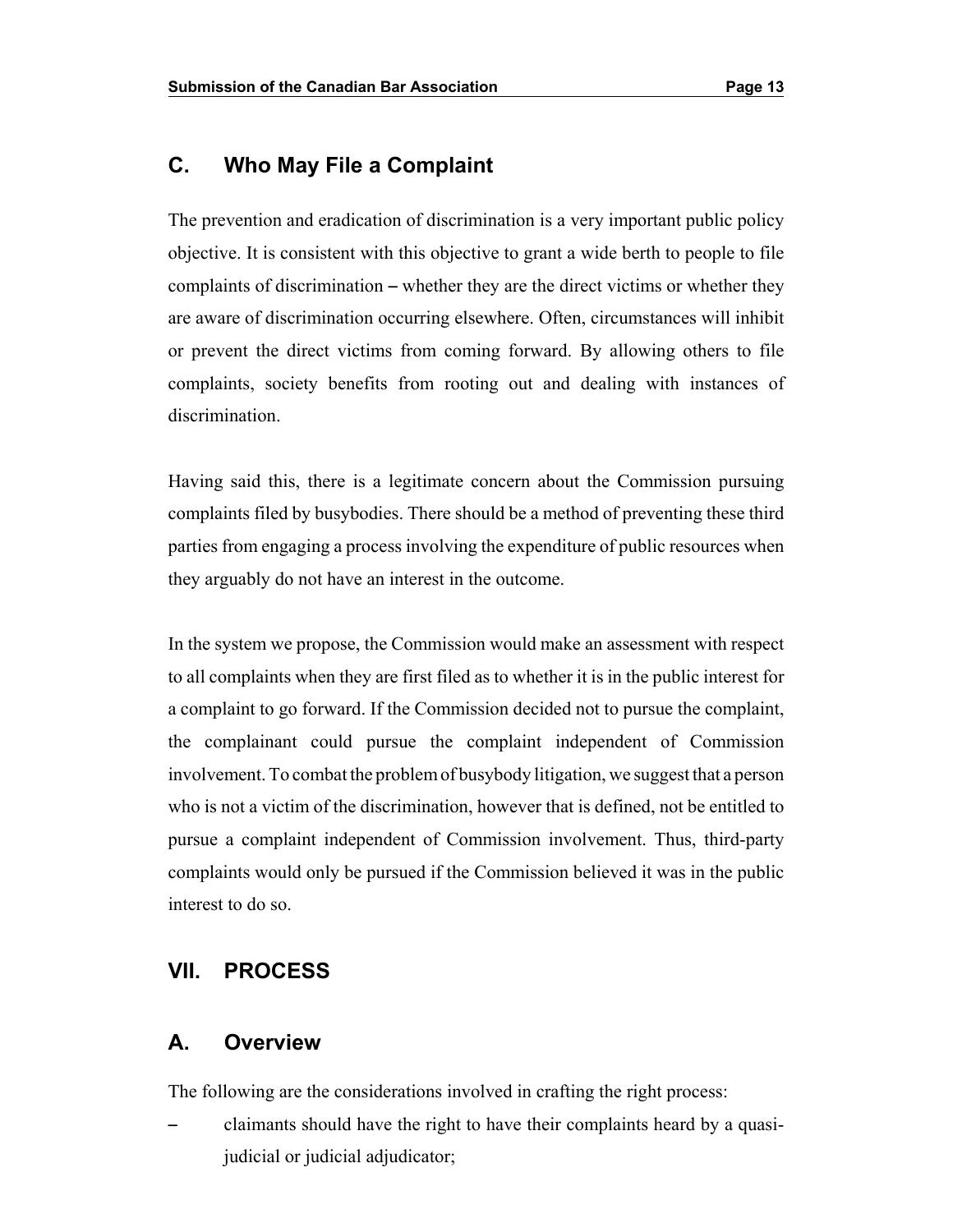- respondents should have the right to expect a system which is procedurally fair, takes their legitimate interests adequately into account and provides a disincentive for claimants to pursue frivolous claims;
- the complaint process should not take too long or be too expensive, should not be overly technical or adversarial and should emphasize early resolution or settlement of complaints;
- the investigation process needs to be transparent;
- the public interest needs to be represented in the resolution of complaints;
- those who adjudicate human rights disputes should generally have expertise in human rights, administrative law and *Charter* issues;
- the Commission has finite resources and as a result:  $(1)$  is not able to represent all complainants, regardless of the chance of success of their complaints, before a quasi judicial body and (2) should be able to direct its resources to complaints where the public interest is significant.

For complainants and for parties in general, access to a specialized human rights tribunal is important to safeguard human rights in a democratic society. The principle of non-discrimination is now considered a universal value and it is therefore important to ensure that all parties have access to a tribunal to determine the nature and extent of this fundamental principle. Letting an administrative agency control access to human rights adjudication is a source of tension and frustration for parties. The Commission's role can be perceived as an obstacle to the search for justice.

The current model of the Commission as a "gatekeeper" of complaints should be eliminated. Victims of discrimination should be able to pursue their complaints even if the Commission does not want to be involved.

In Quebec, the complainant has the right to proceed directly to the courts. From 1990 to 1997, the Quebec *Charter* was interpreted to give access to the human rights tribunal in cases where the Commission decided not to be involved. This right has recently been restrained significantly by interpretations from the Court of Appeal,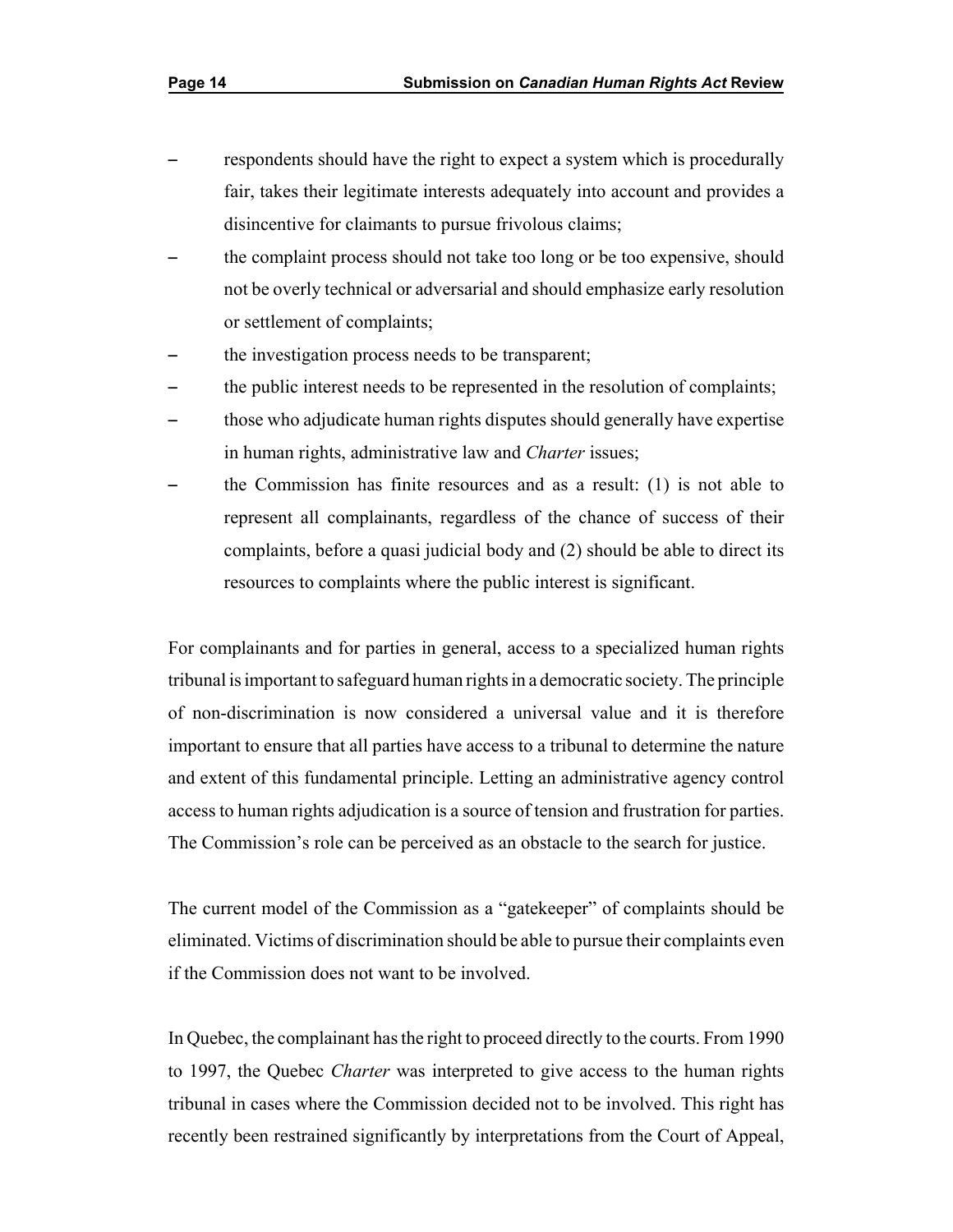with the result that several groups are seeking legislative change to bring back the pre-1997 interpretation.<sup>13</sup> An examination of the volume of cases in Quebec suggests that opening up the system is not a significant cost.

 Opportunity Commission (the EEOC) process. There, a party files a complaint with A similar system exists federally in the United States under the Equal Employment the EEOC, which then performs and investigation and conciliation. If the matter is not resolved, the EEOC then decides whether it will commence a lawsuit. If it decides not to, then it sends the complainant notice of a right to sue. The complainant then may bring their own lawsuit. The complainant may also request a notice of a right to sue from the EEOC once 180 days has passed from the date the complaint was originally filed.

 We suggest a model for individual complaints which gives less of a role to the Commission as an investigative body and more to the Tribunal as an adjudicative body. The Commission should be the first point of contact for a complainant, and the Commission should make a quick determination as to whether it wants to be involved. This determination would be based on a short investigation, if required, and the Commission's assessment of the public interest involved in the complaint. Mediation, discussed below, would occur near the start of the process. If the Commission decides not to be involved, then the complainant would be free to pursue the complaint using their own resources. If the complainant is successful before the Tribunal, then the Tribunal could fix an amount for the reasonable legal expenses incurred by the complainant and require that these costs be paid by the Commission. Only complainants who are victims of the alleged discrimination should be able to pursue their cases independent of the Commission. Even in these cases, the Commission should probably retain the right to intervene to protect the public interest.

<sup>&</sup>lt;sup>13</sup> E.g. *Menard v. Rivet*, [1997] R.J.Q. 2108.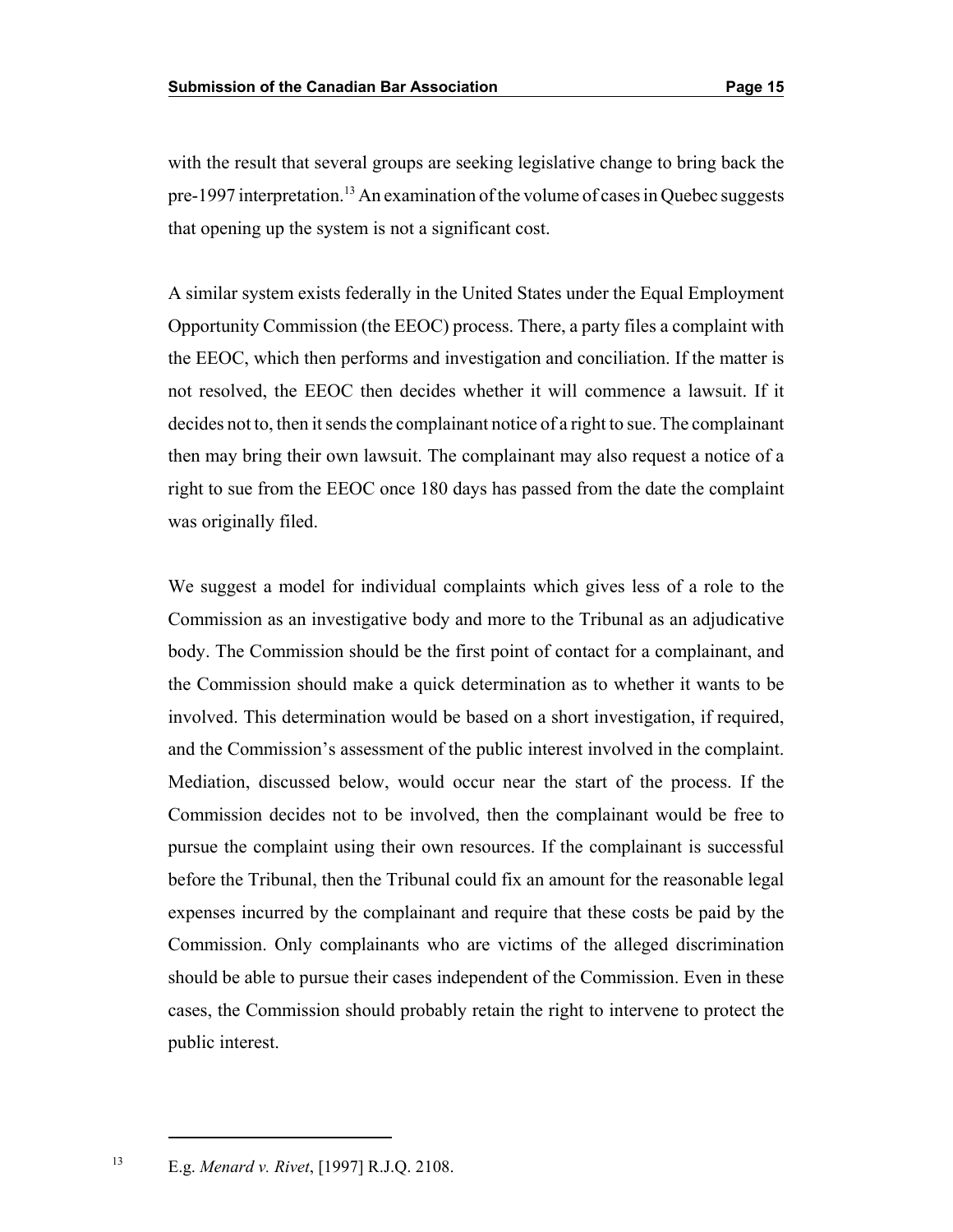Bearing in mind that a large number of complaints are disposed of prior to referral for hearing, the National Labour and Employment Law Section has concerns about direct access to the Tribunal, principally because of the concern about frivolous claims. While this could be alleviated somewhat by allowing cost sanctions, discussed below, and by providing a method for the Tribunal to dismiss frivolous complaints at the outset, it believes frivolous claims would still represent a significant drain on the financial resources of employers and unions.

One concern is whether the parties should be able to review the Commission's decision as to whether it will be involved. Allowing the decision to be judicially reviewed in court could cause significant delays, particularly when parties are intent on dragging the process out. Also, we envisage this decision as being mainly discretionary. Allowing court review could result in decisions which unnecessarily circumscribe this discretion. At the same time, however, there should be some accountability on the part of the Commission. We therefore suggest that a Commission decision be reviewable in a summary manner by a one-member panel of the Tribunal, with no right of appeal thereafter.

 relief in cases of urgency while at the same time giving them an incentive to We generally favour complainants pursuing their complaints before the Tribunal  $$ a specialized body with knowledge of human rights law. However, we do see a role for the courts to hear cases at first instance, particularly in cases of urgency. As such, we recommend the Manitoba model, where parties are allowed to bring an action based on violation of the statute.<sup>14</sup> However, they are limited in such proceedings to an injunction or to a declaration of rights. This would enable them to obtain quick generally proceed before the Tribunal.

The system suggested above is one potential way of solving the backlog problem and the concern of all stakeholders that the system takes too long. It is also a way of resolving complainants' concerns that their complaints are being dismissed for

<sup>&</sup>lt;sup>14</sup> *Human Rights Code*, C.C.S.M. c. H175, s. 54.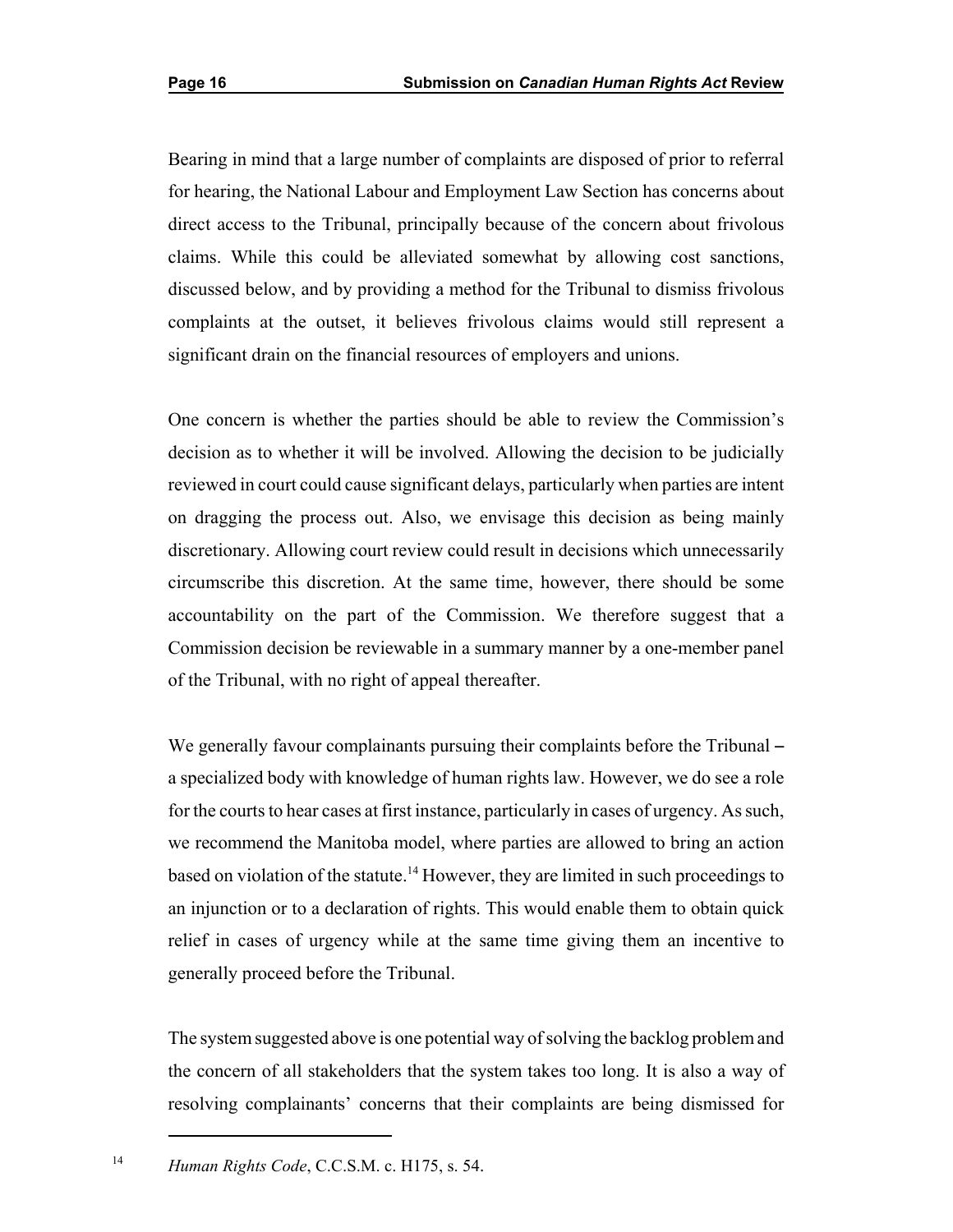reasons of administrative expediency as opposed to substance and that they are not getting their day in court. Finally, it is a way for the Commission to control resources and set its own priorities. Having said this, we do have a concern that allowing complainants to bring their cases using their own resources will lead to reduced government funding of the Commission and Tribunal. We would strongly urge that this not happen.

There need to be precise guidelines concerning the Commission's investigative process. This would enhance the transparency of the Commission process and the understanding users have of that process. It will also enhance procedural fairness for all parties and will no doubt increase efficiency and speed of the process. At the moment, the process is left to sections 39 to 44 of the *Act* which are not sufficiently detailed. Although the Commission has the authority to issue such guidelines under section 43(4), it has either not done so or not made its guidelines widely available. This has resulted in unproductive and unnecessary debates and litigation on procedural points. Quebec has had detailed rules since 1990 which have specified the rights and roles of the parties and the investigator during the investigation. This has enhanced the system in that province.

This system may not be adequate to resolve problems of systemic discrimination. The Commission should have more control and a broader investigatory role in such circumstances. This would include the Commission having the power to engage in a wide-ranging investigation of an organization – including reviews of documents and interviews of various representatives in an attempt to understand the nature of the problem, if any. If this study revealed systemic discrimination, the Commission should be able to choose between various litigious and non-litigious options for rectifying the problem. This might include mediation, education or, if necessary, referral of the matter to a Tribunal where the respondent disputes the claim. As an administrative matter, the Commission could perhaps identify systemic problems by keeping a catalogue of complaints filed. It could periodically review this catalogue to identify whether there are indicia of systemic discrimination in certain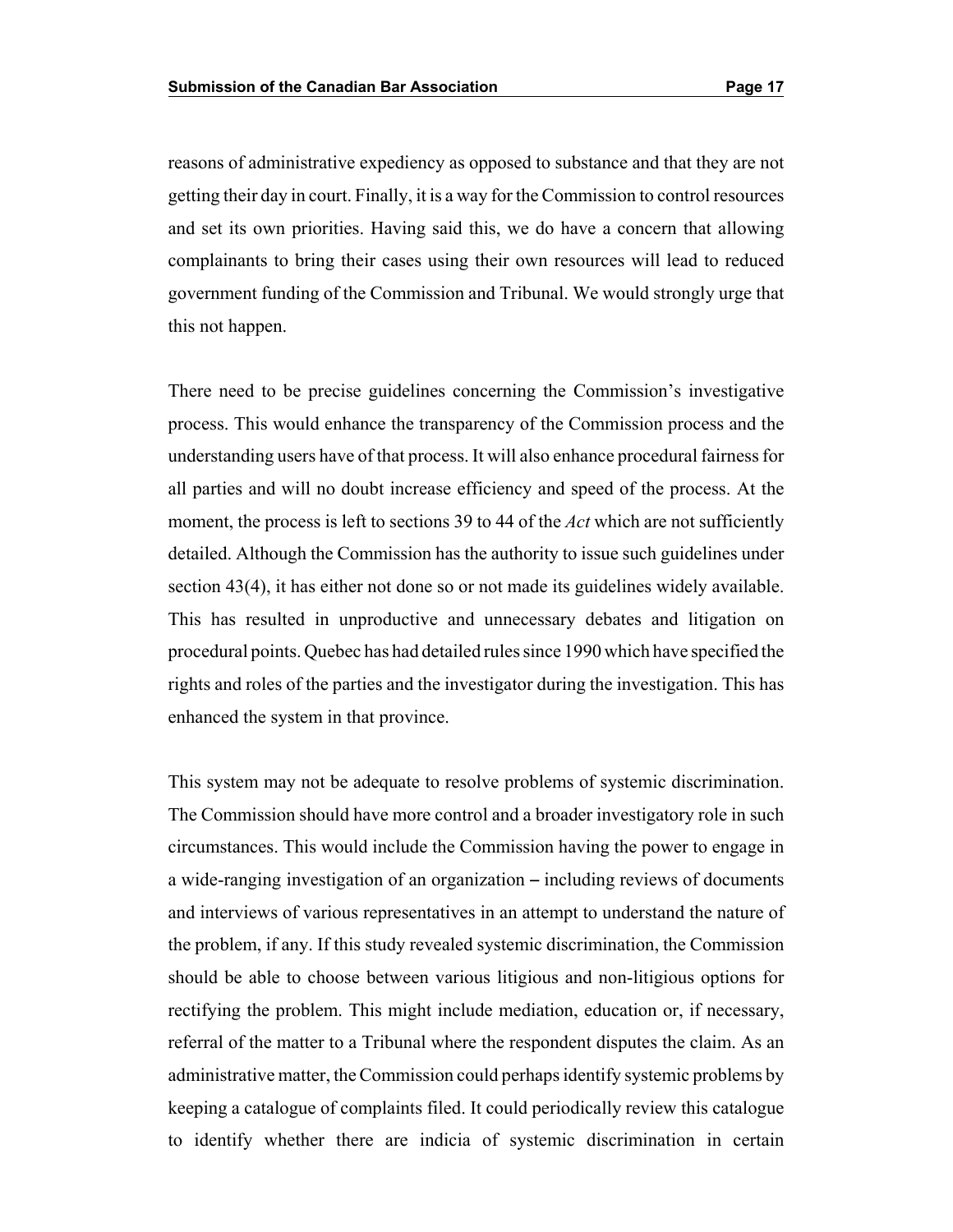organizations. The National Labour and Employment LawSection disagrees with the above proposal, believing it to be unnecessarily broad and intrusive.

## **B. Choice of Forum**

The primary issue is between grievance arbitration in unionized workplaces and the human rights process.

There are several interests at stake here. There is a public interest in ensuring the efficient and cost-effective administration of justice. There is the companion interest of respondents in not having to defend themselves in two separate forums with respect to the same matter, whether or not these proceedings occur at the same time. These two interests would favour requiring human rights issues to proceed only in one forum.

 those forums do not differ substantially. There is also an interest in ensuring the On the other hand, if complainants are going to be forced to choose between forums, they have an interest in ensuring that the substantive rights and remedies as between public interest is represented in human rights cases regardless of which forum is chosen. Finally, it is arguable that there is an interest in ensuring that human rights cases are adjudicated by people with some expertise in the issues.

 the same as the Tribunal's. This may be of concern under a collective agreement, With this in mind, there appear to be at least three options. First, complaints involving rights under the *Act* would only be heard by the Canadian Human Rights Tribunal. The second would be to allow matters under the *Act* to proceed in other forums as long as the rights and remedies of the adjudicator in the other forum were however, because the parties may have not have contemplated these substantive rights and remedies during negotiations. Further, to ensure protection of the public interest, there could be a requirement that when issues arise in proceedings as to the violation of the *Act*, notice would be given to the Commission, who would then have the authority to intervene. This may be a bit cumbersome, however.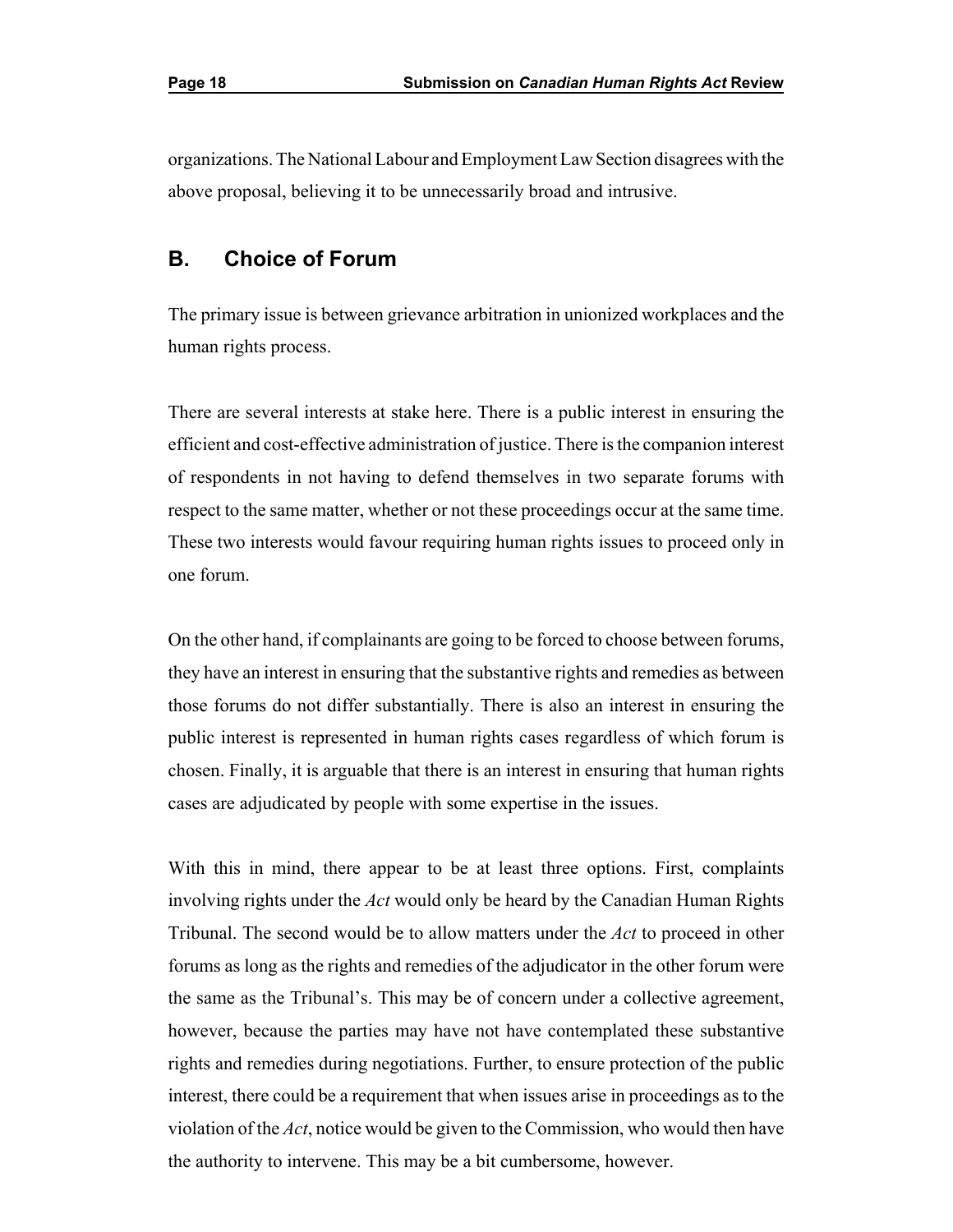parties or the Commission, whether its own proceeding should continue. This The third option is the one we favour  $-\frac{1}{2}$  granting the Tribunal the explicit power to suspend its proceedings pending the outcome of another process. Once that other process is completed, the Tribunal could determine, based upon a motion by the decision would take into account the remedies granted and the public interest. Issue estoppel would apply to the findings of fact and law of the other body.

The advantages of this include elimination of most duplication between forums, while at the same time ensuring that the public interest is protected and that the complainant's access to appropriate human rights remedies is not foregone.

## **C. Interim Relief**

Interim relief should be available from the Tribunal in cases of hate speech. More often than not, purveyors of hate speech continue to engage in their activities even after complaints are filed, usually up to the point of a Tribunal order and sometimes even beyond. The Commission and Tribunal process tends to be fast-tracked in these cases but can still take months, if not years, to complete. In the meantime, the continued public dissemination of hate speech can cause long term effects on individuals and society as a whole which are serious in nature and widespread in scope yet are not easily measured or quantified.

 *Human Rights Commission v. Canadian Liberty Net*, <sup>15</sup> At the same time, it is of note that the Supreme Court of Canada found the power to award interim relief is not The Commission recognized this in pursuing the injunction at issue in *Canadian*  necessarily incidental to the Commission's or Tribunal's powers. We believe it is important for the Tribunal to possess the explicit power to issue interim cease and desist orders with respect to hate propaganda pending a full hearing. This would ensure that continued harm caused by hate speech be prevented quickly and at the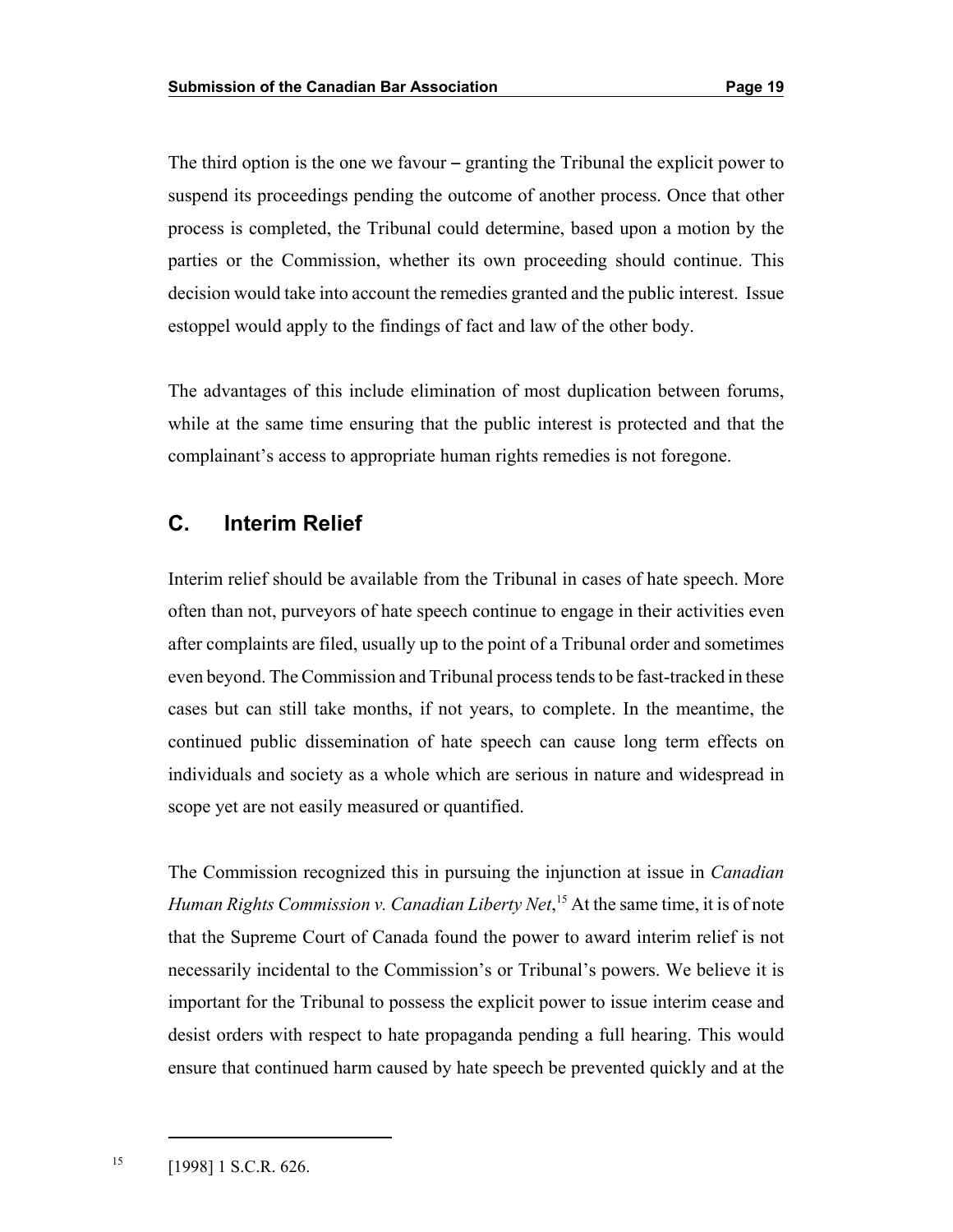same time would put the decision in the hands of an agency familiar with human rights principles.

Interim relief in other types of cases would be governed by our proposal above, allowing access to the Court for injunctive relief.<sup>16</sup>

## **D. Mediation**

 The CBA supports the use of mediation when a complaint is first filed. Evidence from the Ontario Human Rights Commission, which instituted voluntary mediation a couple of years ago, shows that this system has resolved a large number of cases at the outset when a complaint is filed. Sixty per cent of parties opted for mediation and 81 per cent of these cases were settled.

 mediation may result in more cases settling, which is a benefit to the process as well One question is whether mediation should be mandatory or voluntary. In some situations, forcing someone to engage in mediation may be inappropriate  $-$  certain cases of sexual or racial harassment, for example. On the other hand, mandatory as the individuals involved. On the whole, however, we believe that mediation should be voluntary  $-$  in other words, only conducted where both parties consent.

 The timing of the mediation is important. The current conciliation system for complaints happens only late in the process when parties have already invested time and money and when their positions have become entrenched. There should be a specific time limit for holding this mediation.

 assess the parties' needs with a view to getting them to come to their own agreement. We believe that the preferred style of mediation should be a facilitative model as opposed to an evaluative one. In the facilitative model, the mediator attempts to

See text accompanying footnote 13, supra. The National Labour and Employment Law Section does not concur with this proposal.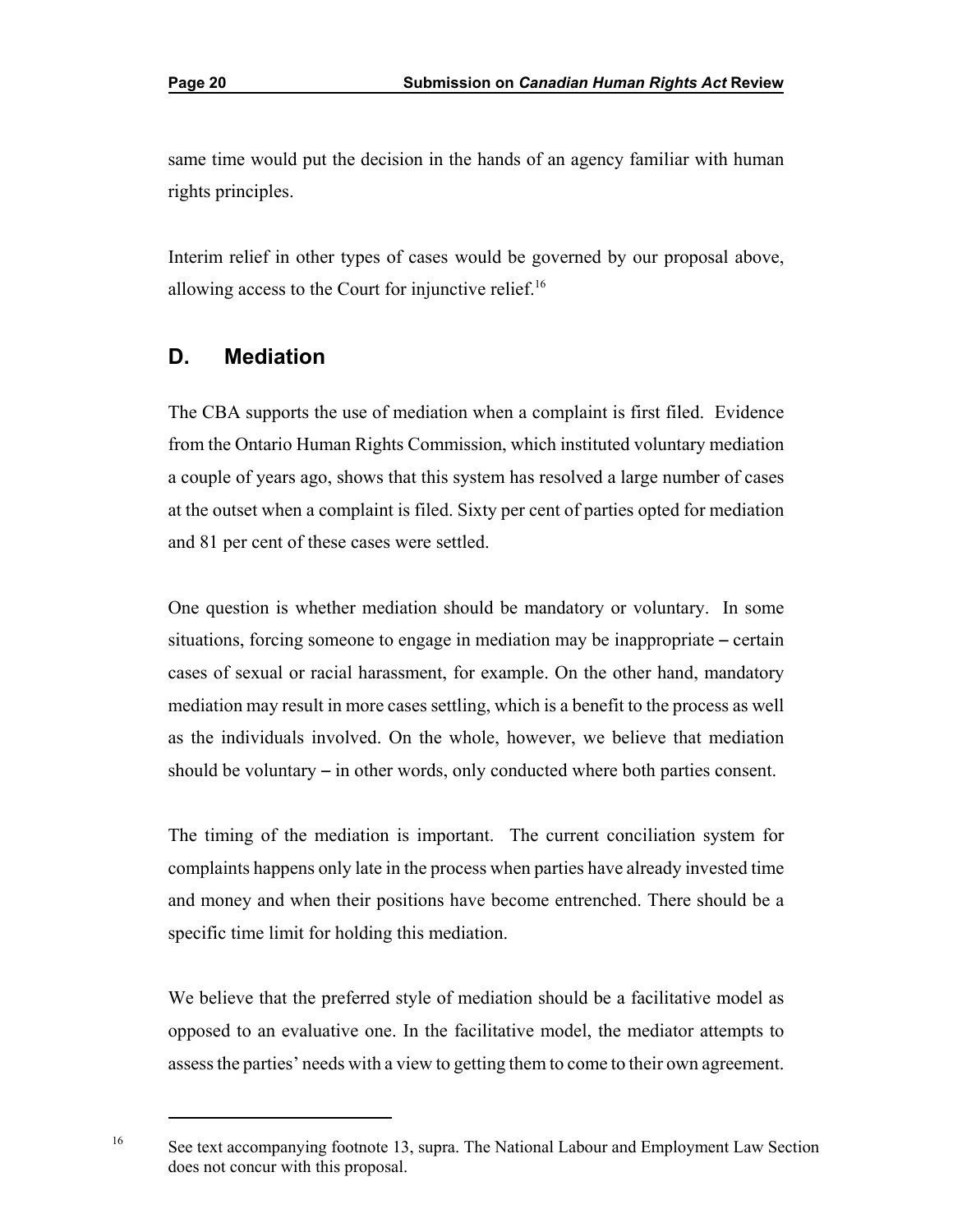Unlike in the evaluative model, facilitative mediators do not share their assessment of the potential success of the claim with the parties.

The Commission should be responsible for administering the mediation program, including the development of a roster of mediators, issuing guidelines for mediation and a establishing a preferred approach. This would ensure consistency and quality in the mediation program.

#### **E. Limitation Period**

The CBA supports a limitation period for filing a complaint of one year from the date of the last act complained of. The Commission could be given the discretion to extend this based on a given set of criteria, such as whether the delay in filing was incurred in good faith and whether there were any serious prejudice which results from the delay.

Sometimes unsophisticated complainants are not aware until it is too late that a course of conduct affecting themmay be discriminatory. We would therefore suggest that the Commission's discretion be more flexibly exercised under the "good faith" heading.

## **F. Disclosure Process**

On the assumption that there will be fewer and less in-depth investigations prior to the commencement of a human rights tribunal hearing, a disclosure process should be instituted. Disclosure should be made early on in the process. There is an advantage in parties disclosing as much as is reasonable prior to mediation, as the success rate of mediation significantly increases when there is proper disclosure. At the same time, mediation has little advantage for respondents if they are effectively required to prepare their cases beforehand. Disclosure should be an ongoing obligation throughout the process, so that respondents know the case they have to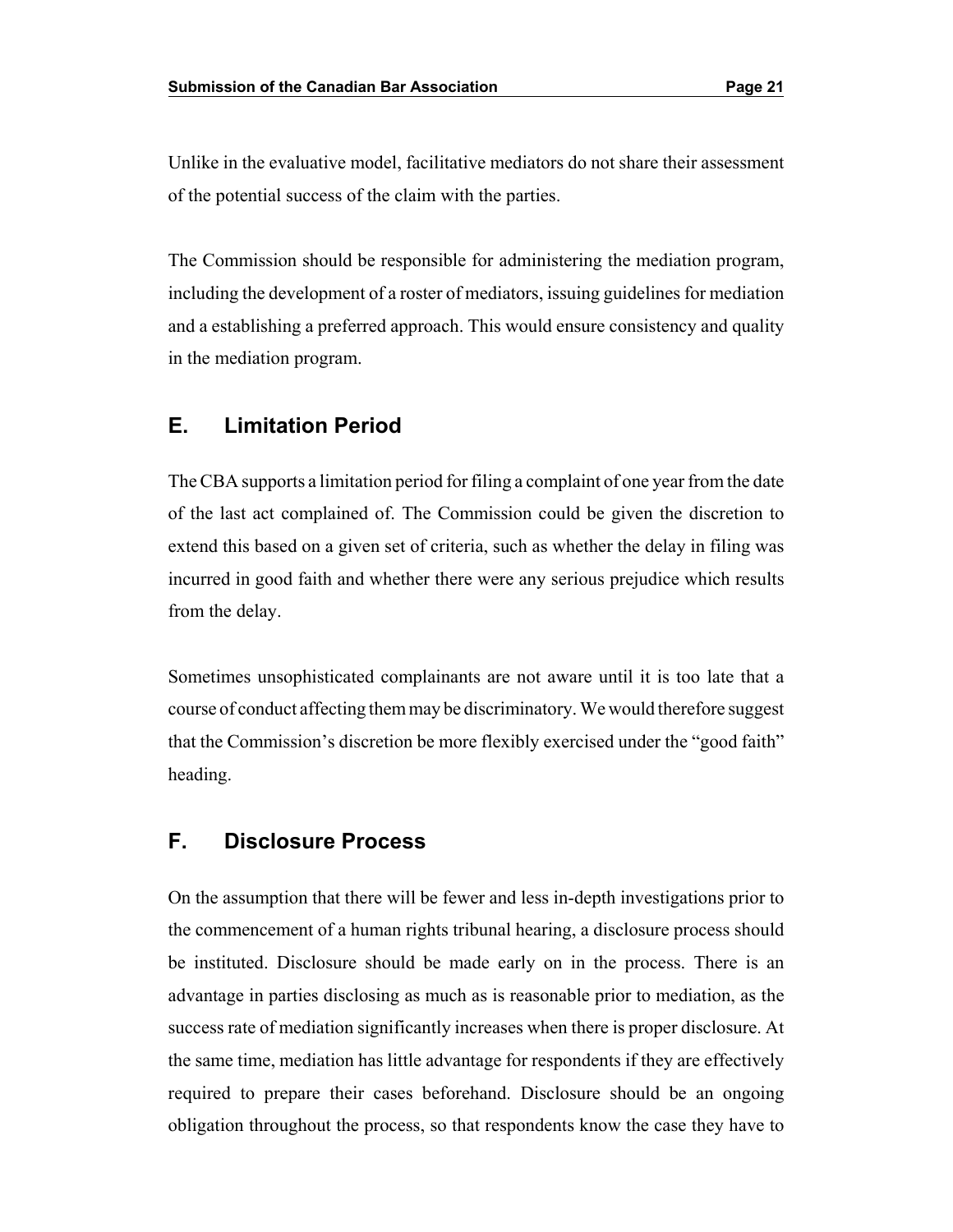meet. Parties generally would be required to disclose preliminary objections, documents and will-says for potential witnesses.

We believe that disclosure procedures should be contained in the statute. This would ensure transparency and heighten the enforceability of disclosure orders.

The National Labour and Employment Law Section does not support these proposals, believing that significant disclosure obligations early in the process can involve time and resources which would outweigh the benefits of early resolution mechanisms.

## **G. Remedies**

The usual make-whole remedies should continue to apply, such as cease and desist orders and damages. The Tribunal should be allowed to compensate complainants for hurt feelings and mental distress. There should be no maximum cap on this type of damage. A cap assumes that all cases will be similar in nature. However, discrimination can cause severe psychological injury which may be well beyond the norm.

The National Labour and Employment Law Section does not support removing the cap on hurt feelings and mental distress damages. Arguably, the Tribunal has not yet developed an institutional discipline to make awards within the proper range.

The current prohibition on the Tribunal awarding employment equity plans should be removed. In *Action Travail des Femmes*, <sup>17</sup> the Supreme Court of Canada approved of the use of such remedies to prevent discrimination in the future. Cases ofsystemic discrimination often require systemic remedies. The National Labour and Employment Law Section does not support this proposal.

<sup>&</sup>lt;sup>17</sup> Canadian National Railway v. Canadian Human Rights Commission, [1987] 1 S.C.R. 1114.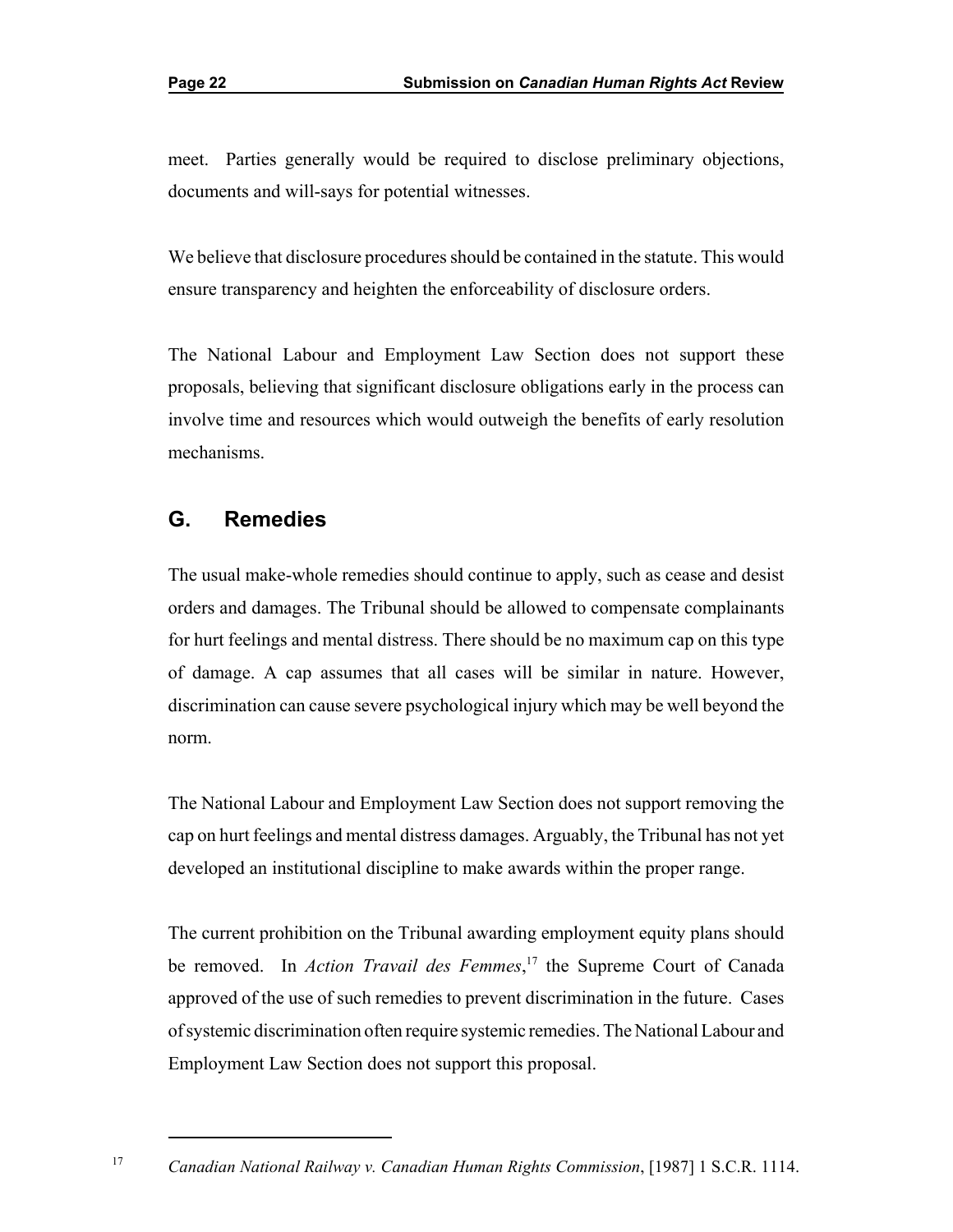The Commission should be empowered to award costs in exceptional circumstances, which would include claims or defences found to be frivolous. This would help control frivolous or vexatious proceedings or defences and parties' conduct during the Tribunal process. Some members of the National Labour and Employment Law Section would delete the "exceptional circumstances" limitation, although this would not receive general support from the Section.

#### **H. Mediation during Tribunal**

If the parties consent, the Tribunal should be allowed to adjourn its proceedings to refer the case to mediation. The parameters and roster of mediators would be the same as noted above.

#### **I. Approval and Enforcement of Settlements**

 recognize that this power is intended to ensure that settlements reflect the public Currently, the Commission must approve settlements entered into by the parties. We interest. It also ensures that parties negotiate wider and more durable solutions where the discrimination affects others within the organization  $-$  for instance where it results from an ongoing policy or practice. At the same time, the need for Commission approval may encourage parties to continue litigation and prolong confrontation where settlement is more appropriate.

We suggest that the *Act* provide that settlements not approved by the Commission be without prejudice to the Commission's ability to pursue further policy complaints in relation to the same matter. This would allow parties to settle voluntarily without Commission approval but run the risk of further Commission action if the matter involves wider implications.

We also believe the *Act* should include a provision either allowing complaints to be filed for breach of settlement or allowing the Tribunal to incorporate settlements into Tribunal orders where they are not complied with. This would facilitate enforcement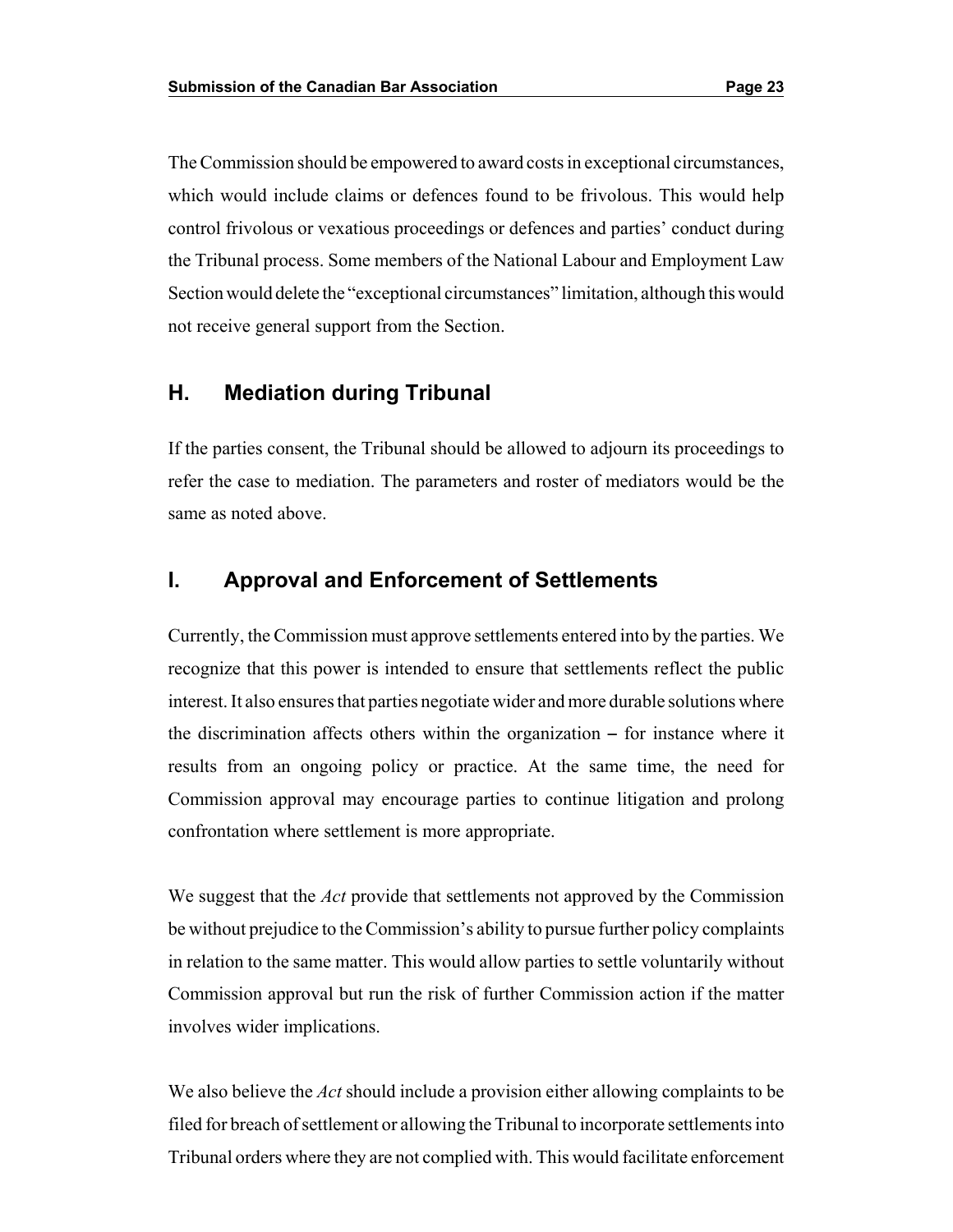of settlements in a manner similar to normal civil litigation, where parties can bring motions for judgment in accordance with accepted offers to settle. In turn, this would enhance the impact and credibility of the mediation and settlement system proposed above.

#### **VIII. COMMISSION FUNCTIONS**

#### **A. Education and Communication**

In the final analysis, the success of the human rights system depends in large part on how it changes peoples' attitudes. An enforcement mechanism is just one aspect of this. It is therefore very important that the Commission retain its education and communication functions, as important tools in furthering human rights. Further, the Commission should have the power, as the *Commission des droits de la personne et des droits de la jeunesse* does in Quebec, to examine discriminatory legislation, stimulate public debate and recommend amendments if required.

#### **B. Guidelines**

The Commission should continue to be able to pass guidelines on substantive issues concerning how it thinks the *Act* should be interpreted. However, these guidelines should not bind the Tribunal. The independence and impartiality of the Tribunal could be compromised given that the Commission is often a party.

The Commission and Tribunal should be able to pass binding guidelines on purely procedural matters such as disclosure requirements, investigation procedures and mediation.

#### **IX. COMPOSITION OF TRIBUNAL**

The CBA supports having a full-time Tribunal with members appointed for fixed, yet renewable terms. This structure undeniably promotes credibility, competence and